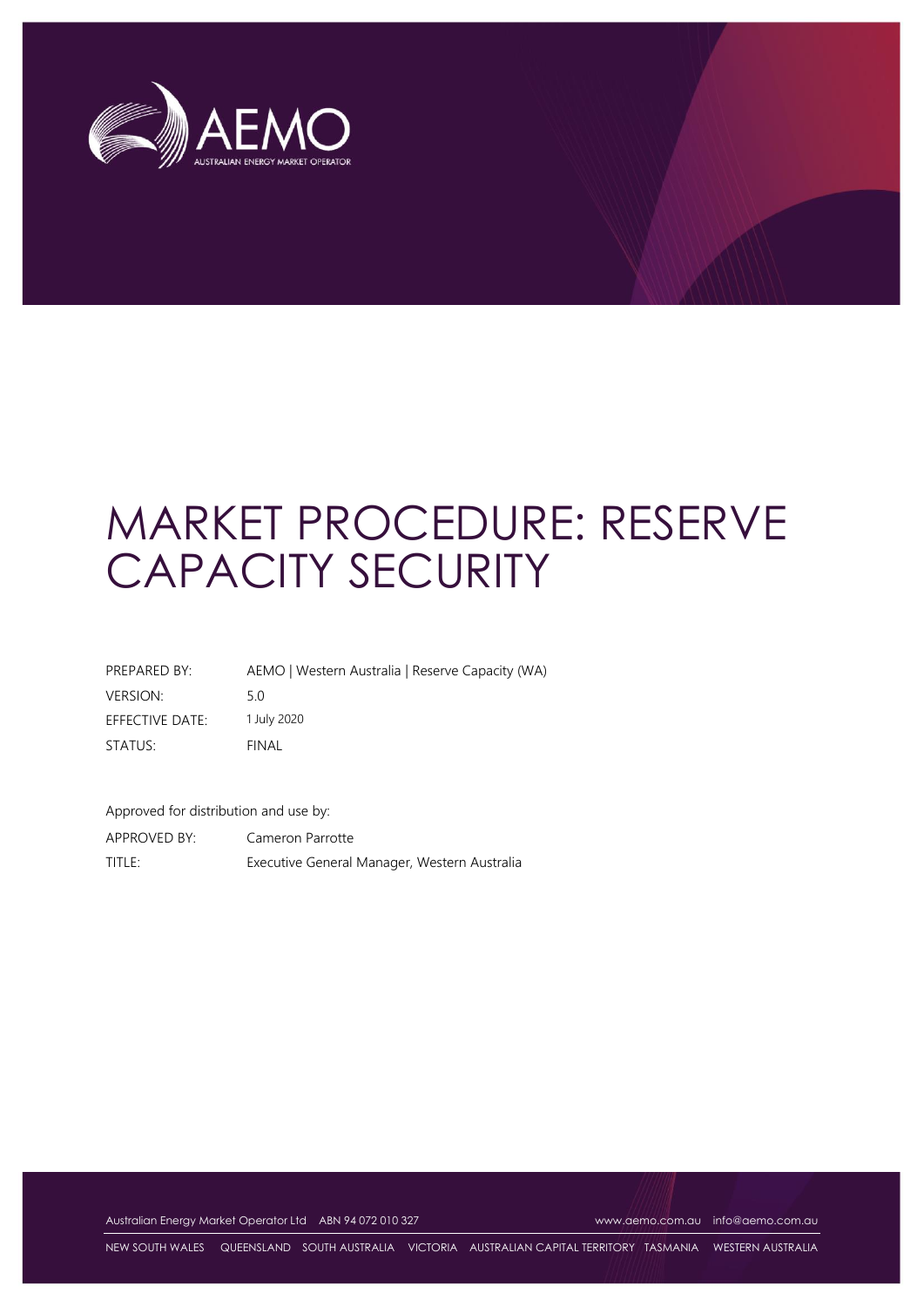

# **VERSION RELEASE HISTORY**

| Version | <b>Effective Date</b> | Summary of Changes                                                    |
|---------|-----------------------|-----------------------------------------------------------------------|
| 1.0     | 24 July 2009          | Market Procedure for Reserve Capacity Security                        |
| 2.0     | 2 April 2012          | Amendments to Market Procedure resulting from PC_2012_01              |
| 3.0     | 19 January 2015       | Amendments to Market Procedure resulting from PC_2013_05              |
| 4.0     | 30 November 2016      | Changes resulting from the transfer of functions from the IMO to AEMO |
| 5.0     | 1 July 2020           | Amendments to Market Procedure resulting from AEPC_2020_05            |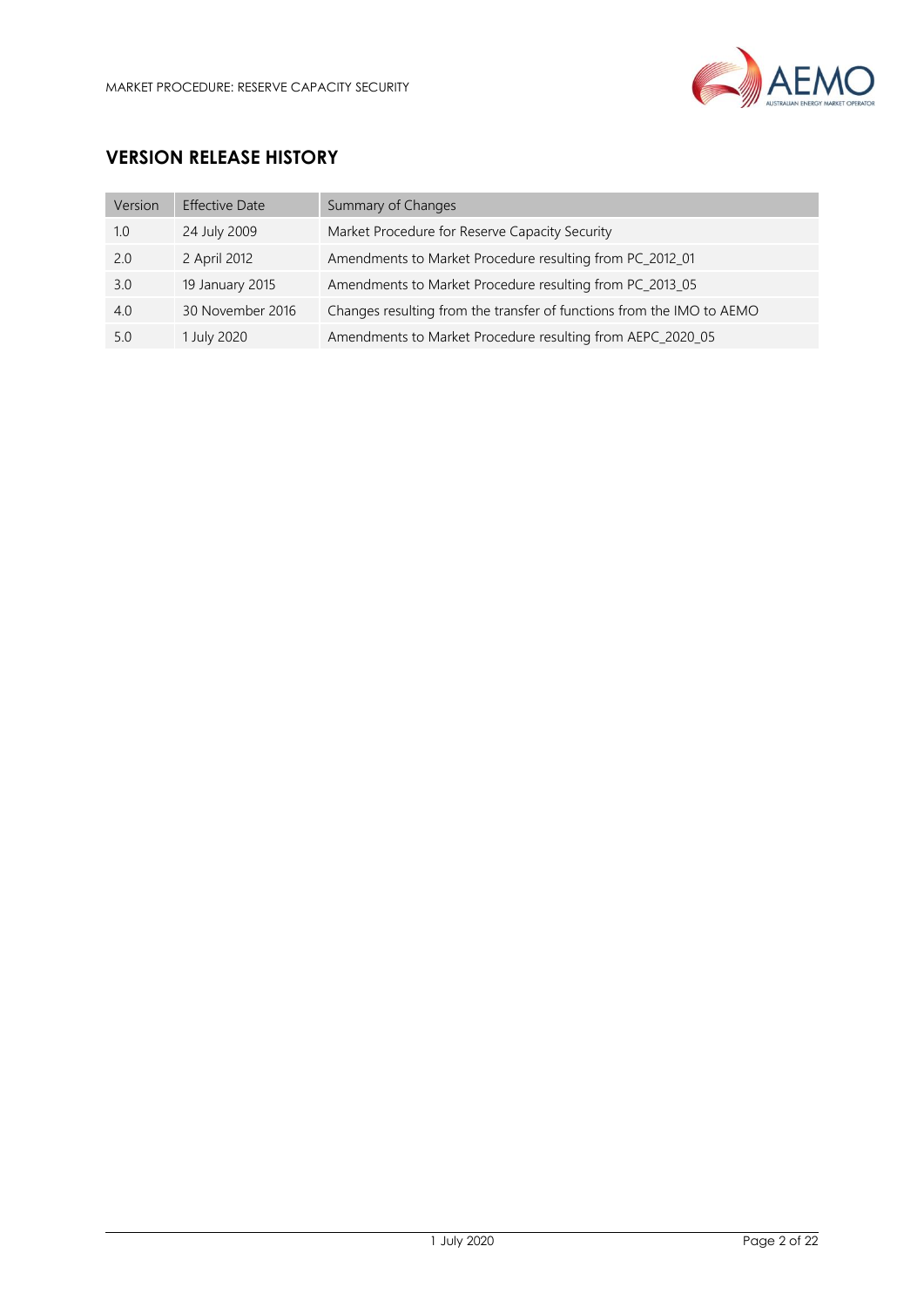

#### CONTENTS

| 1.   | <b>INTRODUCTION</b>                                                                            | 4              |
|------|------------------------------------------------------------------------------------------------|----------------|
| 1.1. | Purpose and scope                                                                              | 4              |
| 1.2. | Definitions and interpretation                                                                 | 4              |
| 1.3. | Related documents                                                                              | 5              |
| 2.   | MODIFICATION OF TIMEFRAMES                                                                     | 6              |
| 3.   | PROVIDING AND PROCESSING RESERVE CAPACITY SECURITY                                             | 6              |
| 3.1. | Obligation to provide Reserve Capacity Security                                                | 6              |
| 3.2. | AEMO's notification requirements                                                               | $\overline{7}$ |
| 3.3. | Types of Security                                                                              | 8              |
| 3.4. | Submitting a guarantee or bank undertaking                                                     | $\,8\,$        |
| 3.5. | Submitting a Security Deposit                                                                  | 8              |
| 3.6. | AEMO's assessment of the Security                                                              | 10             |
| 3.7. | Failure to provide Security                                                                    | 11             |
| 4.   | HOLDING AND REPLACING SECURITY                                                                 | 11             |
| 4.1. | Holding Security Deposits and associated costs                                                 | 11             |
| 4.2. | Replacing Security                                                                             | 12             |
| 4.3. | Recalculation of the amount of Security                                                        | 13             |
| 5.   | RETURNING RESERVE CAPACITY SECURITY                                                            | 14             |
| 5.1. | Eligibility and timing for returning Reserve Capacity Security                                 | 14             |
| 5.2. | Required Level                                                                                 | 15             |
| 5.3. | Determining Commercial Operation status                                                        | 16             |
| 6.   | DSM RESERVE CAPACITY SECURITY                                                                  | 17             |
| 6.1. | Obligation to provide DSM Reserve Capacity Security                                            | 17             |
| 6.2. | Waiving the requirement for DSM Reserve Capacity Security                                      | 18             |
| 6.3. | Returning DSM Reserve Capacity Security                                                        | 20             |
| 6.4. | Requirement to provide DSM Reserve Capacity Security if waiver or release no longer applicable | 21             |
| 7.   | DRAWING UPON SECURITY                                                                          | 22             |

# **TABLES**

| $\overline{\phantom{a}}$<br>$1.41$ He |  |
|---------------------------------------|--|
|                                       |  |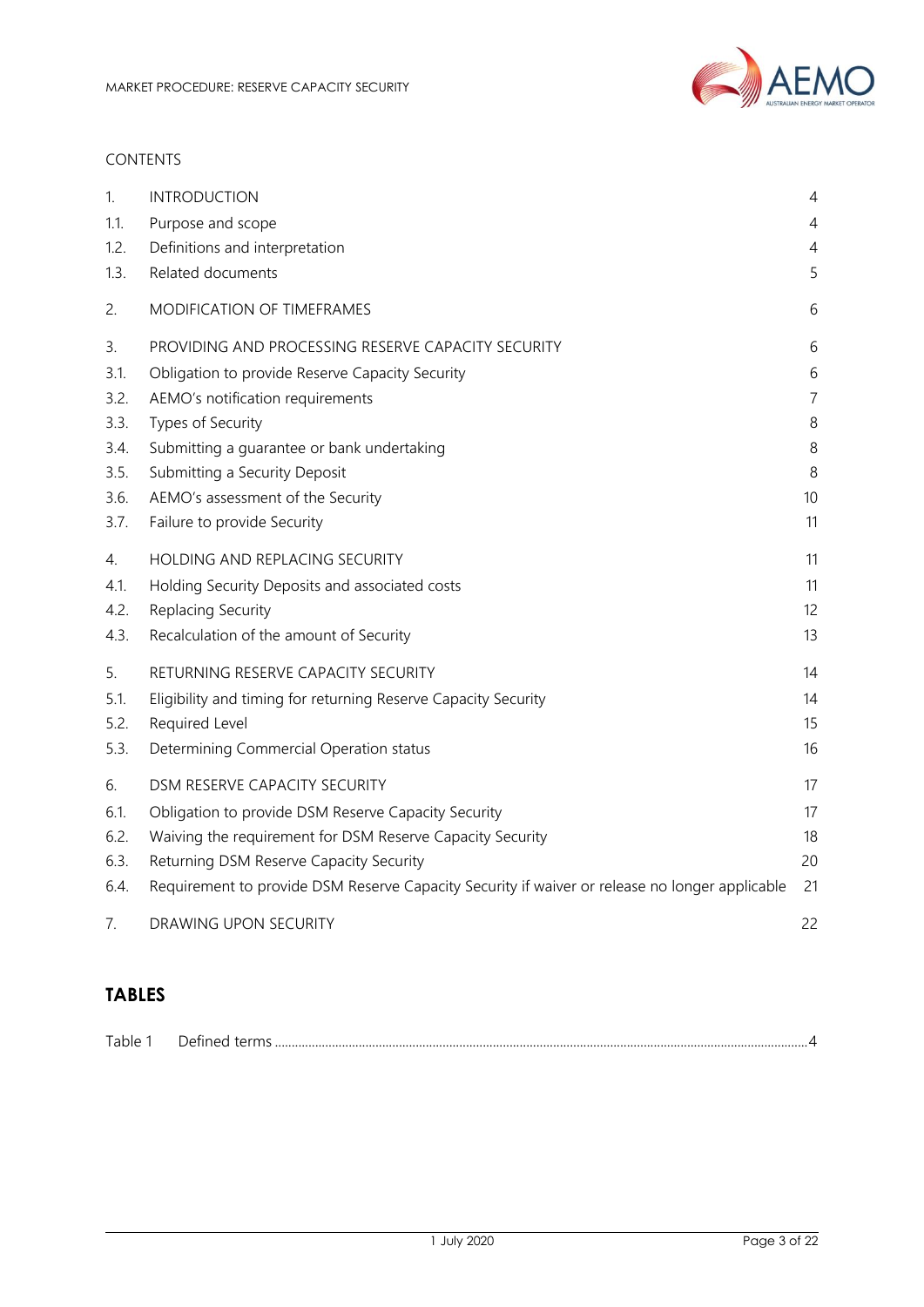

# <span id="page-3-0"></span>**1. INTRODUCTION**

## <span id="page-3-1"></span>**1.1. Purpose and scope**

- 1.1.1. This Market Procedure: Reserve Capacity Security (Procedure) is made in accordance with AEMO's functions under clause 2.1A.2(h) of the Wholesale Electricity Market Rules (**WEM Rules**). This Procedure is also made under clauses 4.13.8 and 4.13A.23 of the WEM Rules.
- 1.1.2. The purpose of this Procedure is to outline:
	- (a) the processes that Market Participants must follow when providing and requesting the return of Reserve Capacity Security;
	- (b) the processes that Market Participants must follow when providing and requesting the return or waiver of DSM Reserve Capacity Security;
	- (c) the processes AEMO must follow in:
		- (i) checking compliance of any Reserve Capacity Security or DSM Reserve Capacity Security, provided by a Market Participant, with the WEM Rules and this Procedure;
		- (ii) holding and returning Reserve Capacity Security;
		- (iii) holding, returning, and waiving DSM Reserve Capacity Security;
		- (iv) drawing upon Reserve Capacity Security or DSM Reserve Capacity Security;
	- (d) standard form documents for Reserve Capacity Security and DSM Reserve Capacity Security, including bank undertakings, guarantees, and Security Deposit deeds; and
	- (e) other matters relating to sections 4.13 and 4.13A of the WEM Rules.
- 1.1.3. In this Procedure, where obligations are conferred on a Rule Participant, that Rule Participant must comply with the relevant obligations in accordance with clauses 2.9.7, 2.9.7A, and 2.9.8 of the WEM Rules, as applicable.
- 1.1.4. References to particular WEM Rules within the Procedure in bold and square brackets **[clause XX]** are included for convenience only, and are not part of this Procedure.

#### <span id="page-3-2"></span>**1.2. Definitions and interpretation**

1.2.1. Terms defined in the WEM Rules have the same meanings in this Procedure, unless otherwise specified in this clause. The words, phrases, and abbreviations in the table below have the meanings set out opposite them when used in this Procedure.

| <b>Term</b>                   | Definition                                                                                                                                                                                                                                                       |
|-------------------------------|------------------------------------------------------------------------------------------------------------------------------------------------------------------------------------------------------------------------------------------------------------------|
| Completed Facility<br>Upgrade | Where a Market Participant has completed works that previously formed a Planned Facility<br>Upgrade.                                                                                                                                                             |
| Planned Facility<br>Upgrade   | Where a Market Participant is seeking a higher level of Certified Reserve Capacity than its<br>existing Facility has demonstrated through normal market operation or a Reserve Capacity<br>Test, due to works yet to be completed (known as an upgrade in WEMS). |

#### <span id="page-3-3"></span>**Table 1 Defined terms**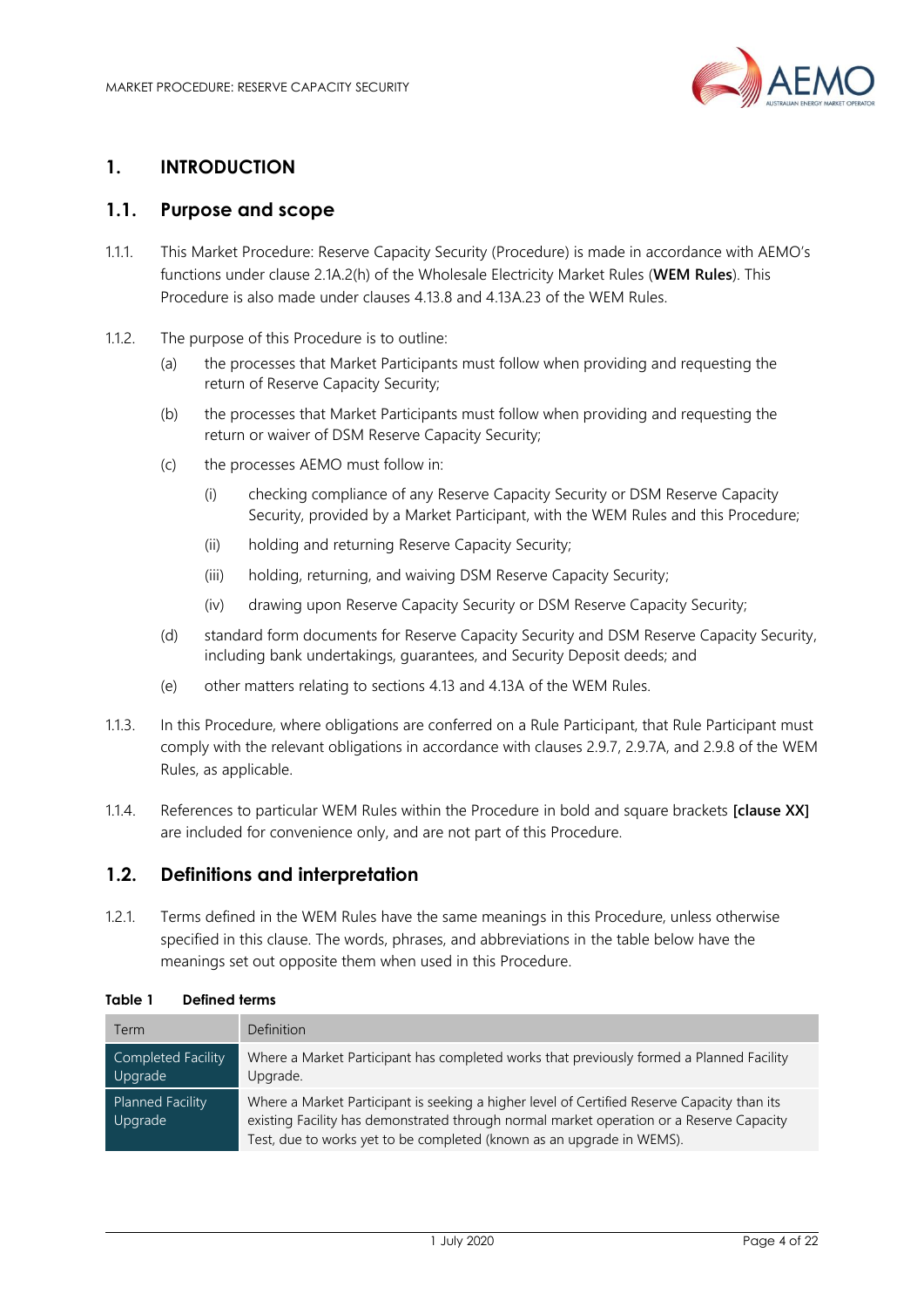

| Term                                                     | Definition                                                                                                                                                                                                                                                                                                                                                                                                                                                              |
|----------------------------------------------------------|-------------------------------------------------------------------------------------------------------------------------------------------------------------------------------------------------------------------------------------------------------------------------------------------------------------------------------------------------------------------------------------------------------------------------------------------------------------------------|
| Security                                                 | Refers to either:<br>• DSM Reserve Capacity Security; or<br>• Reserve Capacity Security.                                                                                                                                                                                                                                                                                                                                                                                |
| Significant<br>Maintenance                               | Works deemed significant by AEMO in its sole discretion, the scope and duration of which<br>represent a risk for the late or failed return to service of the Facility, such that it would affect<br>the Facility's ability to meet its Reserve Capacity Obligations. Examples of significant<br>maintenance include, but are not limited to, major refurbishments of a Facility, and<br>circumstances where major repairs or reconstruction of a Facility are required. |
| Temperature<br>Dependence Curve                          | A dataset showing how a generation system's (other than an Intermittent Generator) sent out<br>output in MW varies with temperature, measured in increments of 0.1 degrees Celsius, and<br>provided for temperatures between 0 and 45 degrees Celsius. The data must be<br>accompanied by a report from the original equipment manufacturer or independent<br>engineering firm.                                                                                         |
| Wholesale<br><b>Electricity Market</b><br>System or WEMS | An interface software that AEMO uses to administer and operate the Wholesale Electricity<br>Market.                                                                                                                                                                                                                                                                                                                                                                     |

- 1.2.2. The following principles of interpretation apply to this Procedure, unless otherwise expressly indicated:
	- (a) references to time are references to Australian Western Standard Time;
	- (b) terms that are capitalised, but not defined in this Procedure, have the meaning given in the WEM Rules;
	- (c) to the extent that this Procedure is inconsistent with the WEM Rules, the WEM Rules prevail to the extent of the inconsistency;
	- (d) a reference to the WEM Rules or Market Procedures includes any associated forms required or contemplated by the WEM Rules or Market Procedures;
	- (e) words expressed in the singular include the plural and vice versa; and
	- (f) conventions specified in clauses 1.3 to 1.5 of the WEM Rules apply.
- 1.2.3. AEMO may, in its absolute discretion and following any relevant requirements for amendments outlined in the WEM Rules, amend and publish on the Market Web Site any documents listed in step 1.3.1 of this Procedure.
- 1.2.4. A Market Participant wishing to use any document listed in step 1.3.1 of this Procedure must ensure that it downloads the current version from the Market Web Site.
- 1.2.5. If AEMO amends and publishes a market document listed in step 1.3.1 of this Procedure prior to a Market Participant's provision of Security under this Procedure, AEMO must apply the latest amended and published version of that market document to assess compliance of the Security.

#### <span id="page-4-0"></span>**1.3. Related documents**

- 1.3.1. The following Market Procedures and documents (available on the Market Web Site) are associated with this Procedure:
	- (a) Market Procedure: Certification of Reserve Capacity;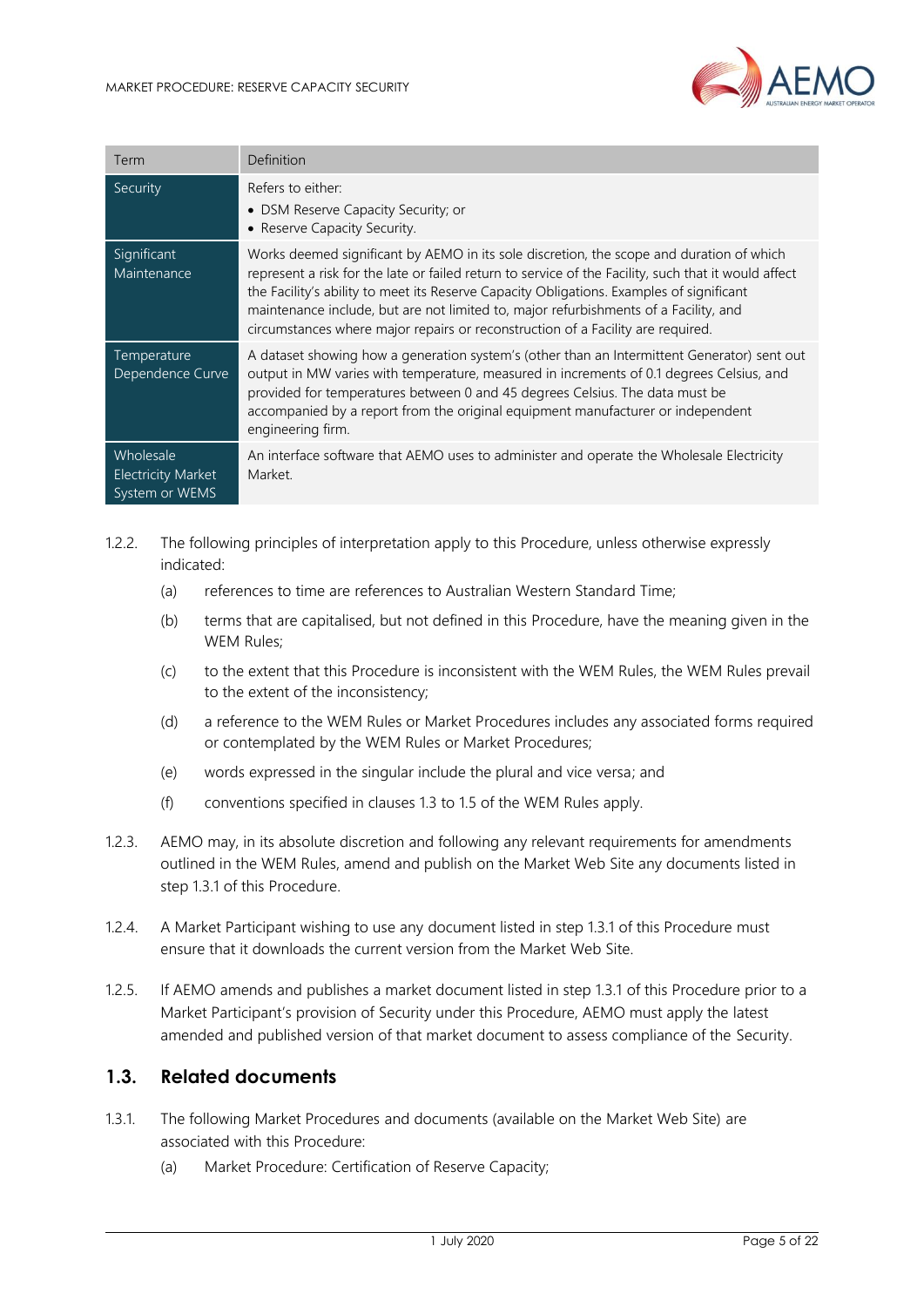

- (b) Market Procedure: Declaration of Bilateral Trades and the Reserve Capacity Auction;
- (c) Market Procedure: Reserve Capacity Testing;
- (d) Market Procedure: Reserve Capacity Performance Monitoring;
- (e) Market Procedure: Prudential Requirements;
- (f) proforma deeds for:
	- (i) bank guarantees (also used for bank undertaking);
	- (ii) Security Deposits; and
- (g) change of contact details for guarantee or bank undertaking form;
- (h) contact details of guarantee or bank undertakings form;
- (i) Acceptable Credit Criteria form; and
- (j) list of WEM Acceptable Credit Providers.

#### <span id="page-5-0"></span>**2. MODIFICATION OF TIMEFRAMES**

2.1.1. AEMO may modify or extend a date or time set under section 4.1 of the WEM Rules. If AEMO extends a date or time under clause 4.1.1C of the WEM Rules, then it must publish notice of the modified or extended date or time on the Market Web Site and the modified or extended date or time takes effect for the purposes of the WEM Rules **[clause 4.1.1C]**.

## <span id="page-5-1"></span>**3. PROVIDING AND PROCESSING RESERVE CAPACITY SECURITY**

#### <span id="page-5-2"></span>**3.1. Obligation to provide Reserve Capacity Security**

- 3.1.1. Where AEMO assigns Certified Reserve Capacity to a Facility (except a Demand Side Programme<sup>1</sup>) for a Reserve Capacity Cycle, the relevant Market Participant must, in accordance with clause 4.13.1 of the WEM Rules, provide Reserve Capacity Security to AEMO for:
	- (a) a new Facility that is yet to enter service;
	- (b) an existing Facility that is yet to re-enter service after Significant Maintenance; or
	- (c) a Planned Facility Upgrade.
- 3.1.2. Under clause 4.13.1B of the WEM Rules, a Market Participant is not required to provide Reserve Capacity Security for a Facility if it has provided Reserve Capacity Security in relation to the same Facility in a previous Reserve Capacity Cycle, unless:
	- (a) the Facility is an existing Facility undergoing Significant Maintenance or has an associated Planned Facility Upgrade; or
	- (b) AEMO cancelled the Capacity Credits assigned to the Facility for that previous Reserve Capacity Cycle in accordance with clause 4.20.14 of the WEM Rules.

<sup>1</sup> Demand Side Programmes must provide DSM Reserve Capacity Security, which has different requirements to Reserve Capacity Security. For specific requirements for DSM Reserve Capacity Security, see section 6 of this Procedure.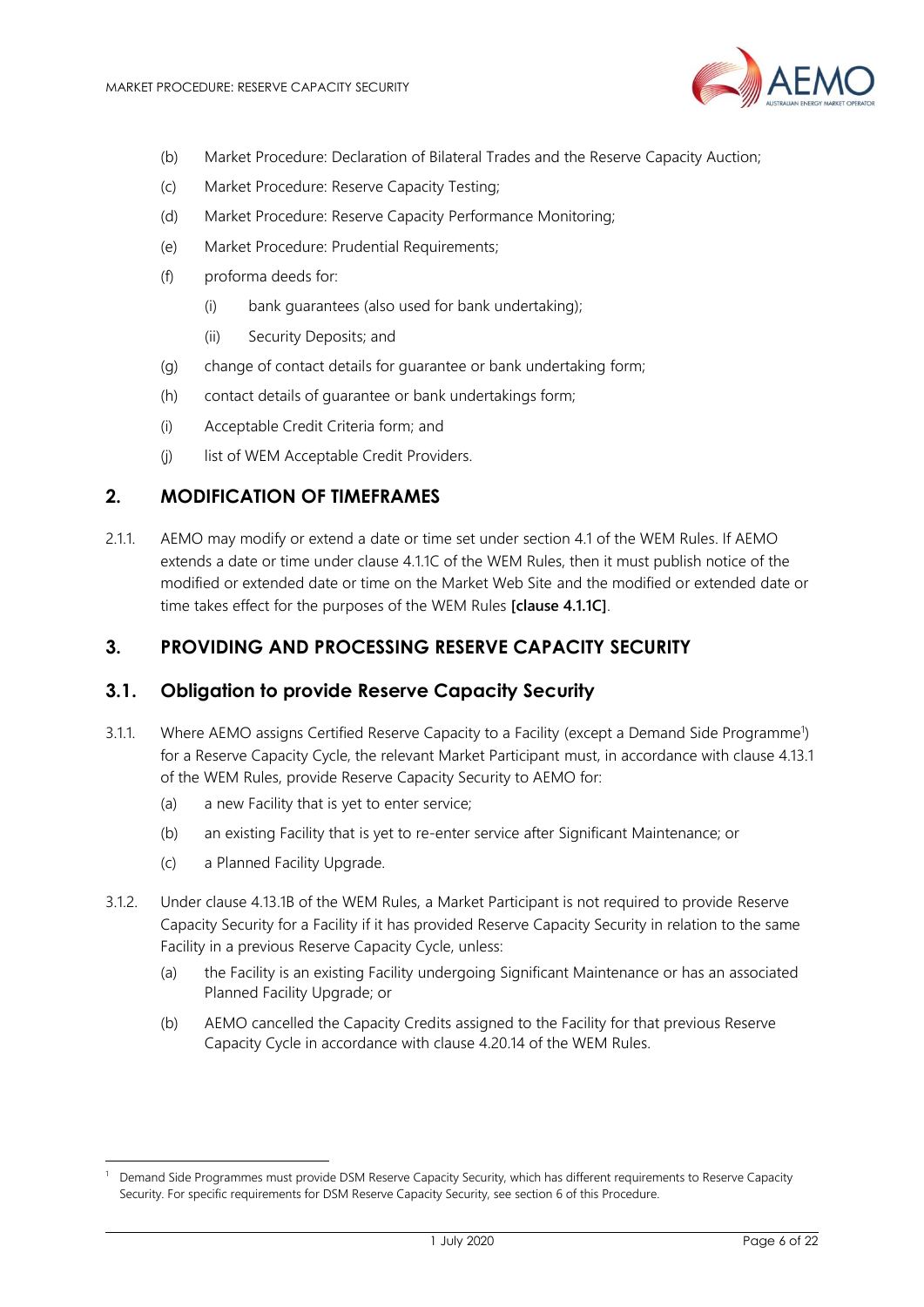

- 3.1.3. For an existing Facility that is undergoing Significant Maintenance or has a Planned Facility Upgrade, the requirement to provide Reserve Capacity Security applies only to the Planned Facility Upgrade or the part of the Facility undergoing Significant Maintenance under clause 4.13.1A of the WEM Rules.
- 3.1.4. From the time and date specified in clause 4.1.13 of the WEM Rules in Year 1 of the first Reserve Capacity Cycle in which the Facility will enter service, all of the provisions of clause 4.13 of the WEM Rules apply equally to the Reserve Capacity Security of Facilities with Early Certified Reserve Capacity **[clause 4.28C.12A]**.

## <span id="page-6-0"></span>**3.2. AEMO's notification requirements**

- 3.2.1. For Certified Reserve Capacity assigned under section 4.11 of the WEM Rules, and by the time and date specified in clause 4.1.12(b) of the WEM Rules (as modified or extended), AEMO must notify Market Participants of:
	- (a) in accordance with clause 4.9.9(c) of the WEM Rules, the amount of any Reserve Capacity Security required under section 3.1 of this Procedure, calculated in accordance with clause 4.13.2 of the WEM Rules; and
	- (b) in accordance with clause 4.9.9(c) of the WEM Rules, the amount of any DSM Reserve Capacity Security required under section 6.1 of this Procedure, calculated in accordance with clause 4.13A.2 or clause 4.13A.4 of the WEM Rules (as applicable); and
	- (c) the date and time at which the Market Participant must provide the Reserve Capacity Security, as specified in clause 4.1.13(b) of the WEM Rules (as modified or extended).
- 3.2.2. For Conditional Certified Reserve Capacity assigned under clause 4.9.5 of the WEM Rules, AEMO must notify the relevant Market Participant within 90 days of receiving the application of:
	- (a) the amount of any Reserve Capacity Security required under section 3.1 of this Procedure, as a condition of a Market Participant holding Certified Reserve Capacity, as determined in accordance with clause 4.13.2(a) of the WEM Rules **[clause 4.9.9(c)]**; and
	- (b) the amount of any DSM Reserve Capacity Security required under section 6.1 of this Procedure, calculated in accordance with clause 4.13A.2 or clause 4.13A.4 of the WEM Rules **[clause 4.9.9(c)]**; and
	- (c) the date and time at which the Market Participant must provide the Reserve Capacity Security, as specified in clause 4.1.13(b) of the WEM Rules (as modified or extended).
- 3.2.3. For Early Certified Reserve Capacity assigned under section 4.28C of the WEM Rules, AEMO must notify the relevant Market Participant within 90 days of receiving the application of:
	- (a) the amount of any Reserve Capacity Security required under section 3.1 of this Procedure, calculated in accordance with clause 4.28C.9 of the WEM Rules; and
	- (b) the date on which the Market Participant must provide the Reserve Capacity Security, which is the date determined in accordance with clause 4.28C.8 of the WEM Rules.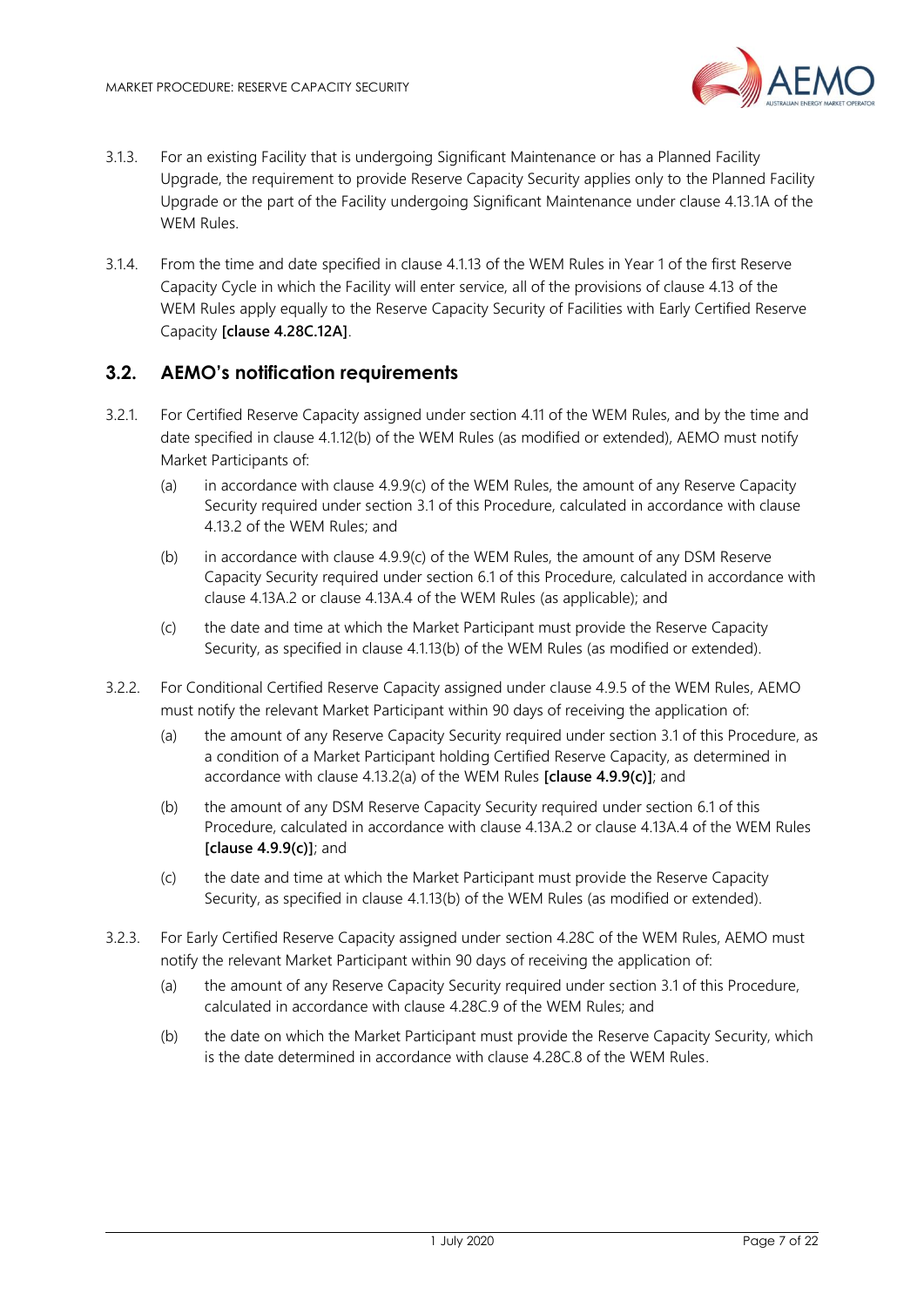

# <span id="page-7-0"></span>**3.3. Types of Security**

- 3.3.1. A Market Participant must, under clauses 4.13.1(a) or 4.13A.1(b) of the WEM Rules, ensure that its Security documents comply with clause 4.13.5 or 4.13A.6 of the WEM Rules, as relevant.
- 3.3.2. A Market Participant must provide Security in the form of a guarantee, bank undertaking, or Security Deposit.
- 3.3.3. A Market Participant must provide current contact details for the Security Provider.
- 3.3.4. A Market Participant must update the contact details provided under step 3.3.3 of this Procedure, if required, by completing the change of contact details form on the Market Web Site and emailing it to [wa.accounts@aemo.com.au.](mailto:wa.accounts@aemo.com.au)
- 3.3.5. A Market Participant must ensure and continue to ensure that its Reserve Capacity Security will not cease to have effect earlier than 30 November of Year 4 of the relevant Reserve Capacity Cycle.

#### <span id="page-7-1"></span>**3.4. Submitting a guarantee or bank undertaking**

- 3.4.1. A Market Participant providing Security in the form of a guarantee or bank undertaking must submit a signed original hard copy to AEMO (in person or by courier, requiring a signature on receipt). The guarantee or bank undertaking must meet the requirements of clause 4.13.5(a) of the WEM Rules and be for the amount determined in accordance with section 3.2 of this Procedure.
- 3.4.2. AEMO must reject a guarantee or bank undertaking that does not meet the criteria in step 3.4.1 of this Procedure or clauses 4.13.5 or 4.13A.6 of the WEM Rules.
- 3.4.3. A Market Participant who wishes to provide Security from a provider who is not on the list of entities meeting the Acceptable Credit Criteria described in step 1.3.1(j) of this Procedure, must follow the process described in section 4.1 of the Market Procedure: Prudential Requirements, reading all references to Credit Support as references to Security, prior to submitting a guarantee or bank undertaking.
- 3.4.4. In addition to the guarantee or bank undertaking required under step 3.4.1 of this Procedure, a Market Participant must provide:
	- (a) a completed contact details form, located on the Market Web Site, which includes the details of at least two representatives for the Market Participant, and two representatives for the Security Provider; and
	- (b) any instructions or procedures that AEMO is required to follow when drawing upon the Security.

#### <span id="page-7-2"></span>**3.5. Submitting a Security Deposit**

- 3.5.1. A Market Participant who intends to provide Security in the form of a Security Deposit must request, in writing, AEMO's agreement to accept a Security Deposit at least five Business Days before either:
	- (a) for Certified Reserve Capacity, the date and time specified in clause 4.1.13(b) of the WEM Rules; or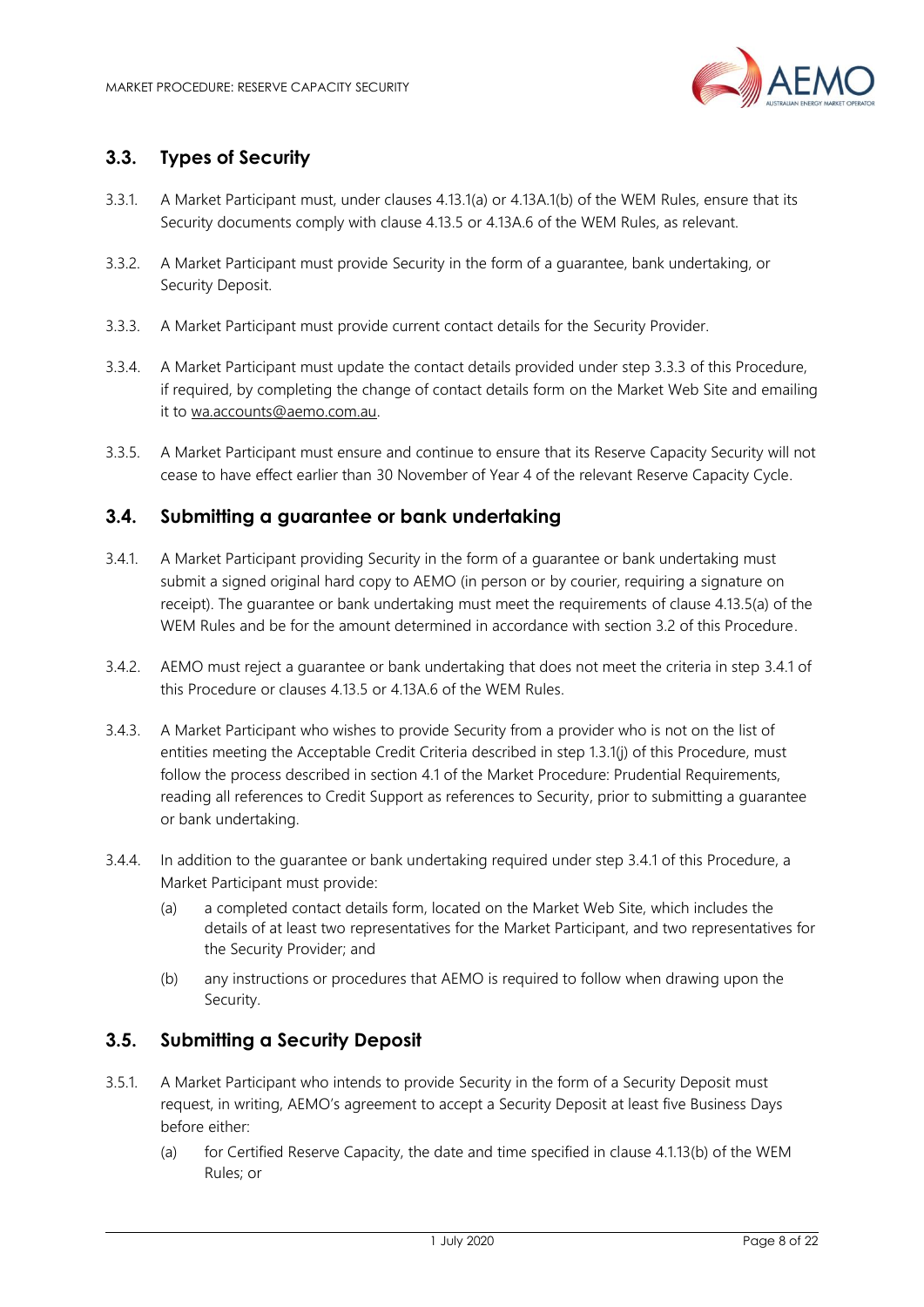

- (b) for Early Certified Reserve Capacity, the date determined in accordance with clause 4.28C.8 of the WEM Rules.
- 3.5.2. AEMO may accept a Security Deposit if it considers it an acceptable alternative in the circumstances to the obligation under clauses 4.13.5(a) or 4.13A.6(a) of the WEM Rules.
- 3.5.3. AEMO must advise the Market Participant whether a Security Deposit is acceptable and any related terms or conditions on which the Security Deposit will be acceptable to AEMO within one Business Day of the request in step 3.5.1 of this Procedure.
- 3.5.4. If AEMO advises that a Security Deposit is unacceptable under step 3.5.2 of this Procedure, the Market Participant must provide Security in the form of a guarantee or bank undertaking, in accordance with section 3.4 of this Procedure.
- 3.5.5. If AEMO advises that a Security Deposit is acceptable under step 3.5.2 of this Procedure, the Market Participant must submit a signed original hard copy (in person or by courier, requiring a signature on receipt) of a Security Deposit deed to AEMO by either:
	- (a) for Certified Reserve Capacity, the date and time specified in clause 4.1.13(b) of the WEM Rules; or
	- (b) for Early Certified Reserve Capacity, the date determined in accordance with clause 4.28C.8 of the WEM Rules.
- 3.5.6. The Security Deposit deed provided under step 3.5.5 of this Procedure must be:
	- (a) for an amount determined in accordance with section 3.2 of this Procedure;
	- (b) in the form prescribed by AEMO and available on the Market Web Site; and
	- (c) duly executed by or on behalf of the Market Participant.
- 3.5.7. A Market Participant providing Security in the form of a Security Deposit must provide the amount of the Security in cleared funds to AEMO's nominated bank account by either:
	- (a) for Certified Reserve Capacity, the date and time specified in clause 4.1.13(b) of the WEM Rules; or
	- (b) for Early Certified Reserve Capacity, the date determined in accordance with clause 4.28C.8 of the WEM Rules.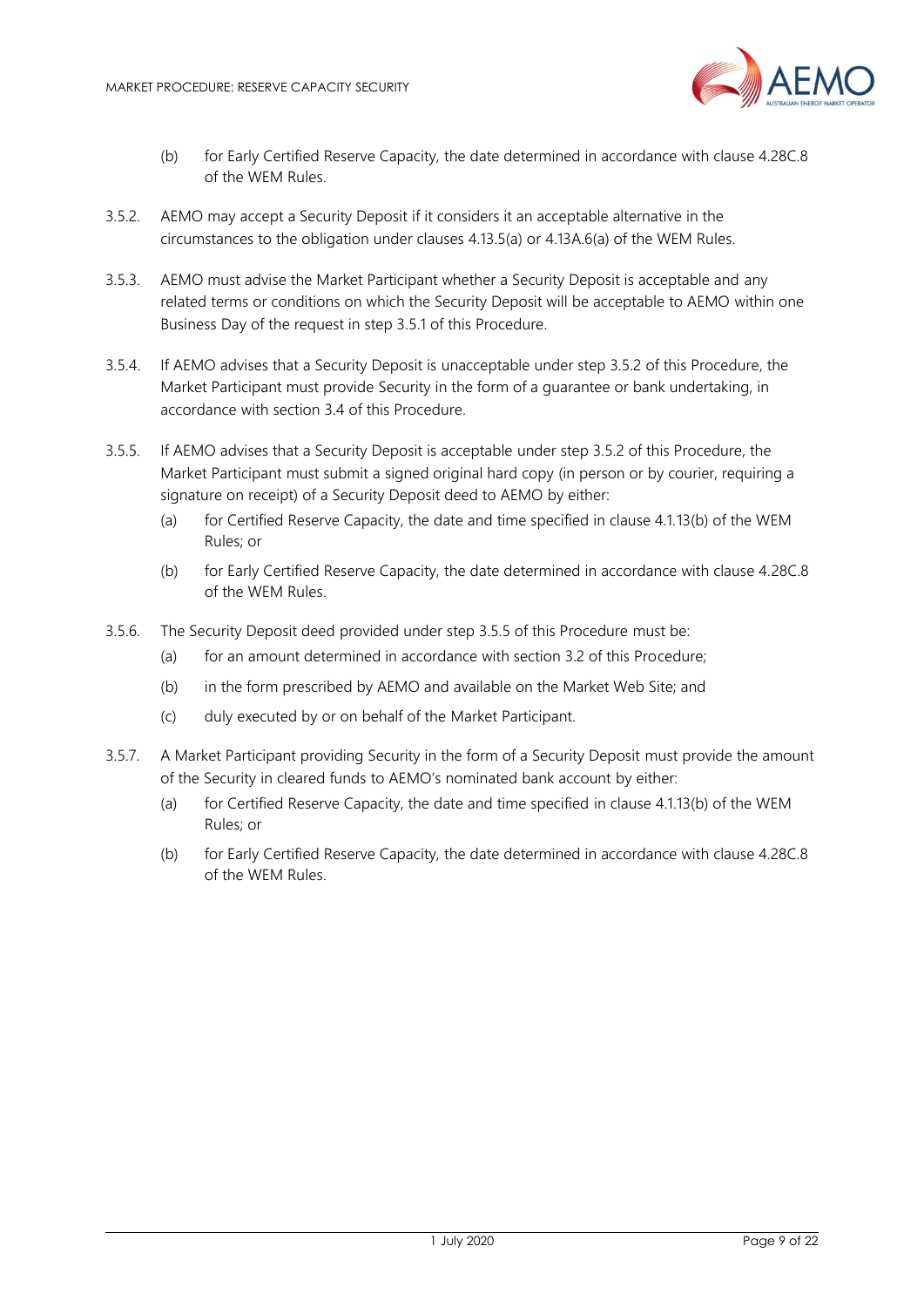

3.5.8. AEMO must sign the original of the Security Deposit deed and return a copy to the Market Participant, as soon as practicable after confirming that the Security Deposit deed is compliant under step 3.6.1 or 3.6.4 of this Procedure.

#### <span id="page-9-0"></span>**3.6. AEMO's assessment of the Security**

- 3.6.1. Once AEMO has received the completed documentation from a Market Participant under section 3.4 or section 3.5 of this Procedure, AEMO must, as soon as practicable, review the Security's compliance with either clause 4.13.5 or 4.13A.6 of the WEM Rules, as relevant.
- 3.6.2. AEMO may request more information from the Market Participant to support its Security documentation, specifying a time and date for the information to be provided which must allow sufficient time for AEMO to complete its assessment and notify the Market Participant of the outcome within three Business Days, as required under step 3.6.5 of this Procedure.
- 3.6.3. A Market Participant may, but is not obliged to, provide additional supporting information by the time and date specified by AEMO under step 3.6.2 of this Procedure.
- 3.6.4. If a Market Participant does not provide additional information requested under step 3.6.2 of this Procedure by the time and date specified by AEMO, AEMO must assess the compliance of the Security using the original submission.
- 3.6.5. AEMO must notify the Market Participant of the results of its compliance assessment in relation to the Security under steps 3.6.1 to 3.6.4 of this Procedure, within three Business Days of receiving complete documents under section 3.4 or section 3.5 of this Procedure, or after receiving additional information under step 3.6.3 of this Procedure. If AEMO assesses the Security as non-compliant with either the WEM Rules or this Procedure, AEMO's notification to the Market Participant must include reasons for the non-compliance.
- 3.6.6. If a Market Participant receives a notification, under step 3.6.5 of this Procedure, that a Security, provided under section 3.4 or 3.5 of this Procedure, is non-compliant, it must re-submit a compliant Security before either:
	- (a) for Certified Reserve Capacity, the date and time specified in clause 4.1.13(b) of the WEM Rules; or
	- (b) for Early Certified Reserve Capacity, the date determined in accordance with clause 4.28C.8 of the WEM Rules.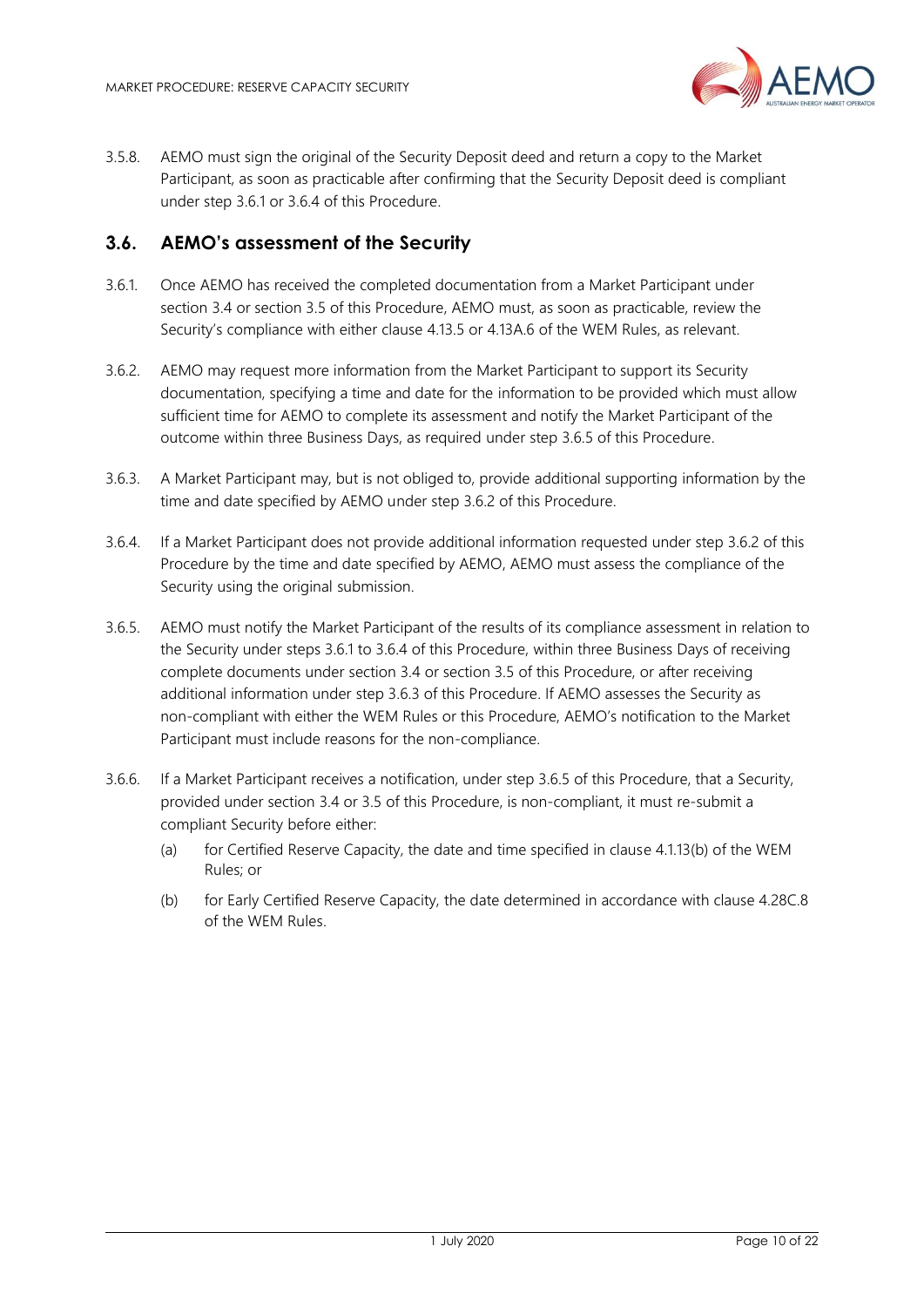

- 3.6.7. Following a notification of non-compliance under step 3.6.5 of this Procedure, if the Market Participant fails to submit a compliant Security before the date and time specified in step 3.6.6(a) or 3.6.6(b) of this Procedure (as relevant), the Facility's Certified Reserve Capacity or Early Certified Reserve Capacity will lapse and the provisions of Section 3.7 of this Procedure will apply.
- 3.6.8. Once AEMO has confirmed that the Security is compliant under step 3.6.5 of this Procedure, it must place the guarantee, bank undertaking, or Security Deposit deed in a bank safe deposit box as soon as practicable.
- 3.6.9. If the Security is a Security Deposit, AEMO must register a security interest on the Personal Property Securities Register in accordance with the *Personal Property Securities Act 2009* (Cth) within 10 Business Days of accepting the original Security Deposit deed under step 3.5.5 of this Procedure.
- 3.6.10. AEMO must deduct any fees incurred in registering its security interest under step 3.6.9 of this Procedure from the balance of the Security Deposit.

# <span id="page-10-0"></span>**3.7. Failure to provide Security**

- 3.7.1. In accordance with clause 4.13.9 of the WEM Rules, if a Market Participant does not comply with clause 4.13.1 of the WEM Rules in full by the time and date specified in clause 4.1.13(b) of the WEM Rules, then for the Reserve Capacity Cycle to which the certification relates, the Certified Reserve Capacity assigned to that Facility will lapse for the purposes of the WEM Rules (including for the purposes of setting the Reserve Capacity Obligations Quantity).
- 3.7.2. If a Market Participant does not comply with clause 4.28C.8 of the WEM Rules in full by the time specified in clause 4.28C.8 of the WEM Rules, the Early Certified Reserve Capacity assigned to that Facility will lapse **[clause 4.28C.8A]**.
- 3.7.3. In accordance with clause 4.13A.14 of the WEM Rules, if a Market Participant does not comply with clause 4.13A.1 of the WEM Rules in full by the time and date specified in clause 4.1.13(b) of the WEM Rules, then for the Reserve Capacity Cycle to which the certification relates, the Certified Reserve Capacity assigned to that Demand Side Programme will lapse for the purposes of the WEM Rules (including for the purposes of setting the Reserve Capacity Obligations Quantity).
- 3.7.4. Where Certified Reserve Capacity or Early Certified Reserve Capacity lapses under steps 3.7.1, 3.7.2 or 3.7.3 of this Procedure, AEMO must notify the Market Participant within two Business Days that:
	- (a) the Certified Reserve Capacity or Early Certified Reserve Capacity has lapsed; and
	- (b) the Facility will not be assigned any Capacity Credits.

#### <span id="page-10-1"></span>**4. HOLDING AND REPLACING SECURITY**

#### <span id="page-10-2"></span>**4.1. Holding Security Deposits and associated costs**

- 4.1.1. If AEMO receives a Security Deposit in accordance with section 3.5 of this Procedure, it must:
	- (a) invest the amount of the Security Deposit less any fees associated with registration on the Personal Property Securities Register on behalf of the relevant Market Participant; and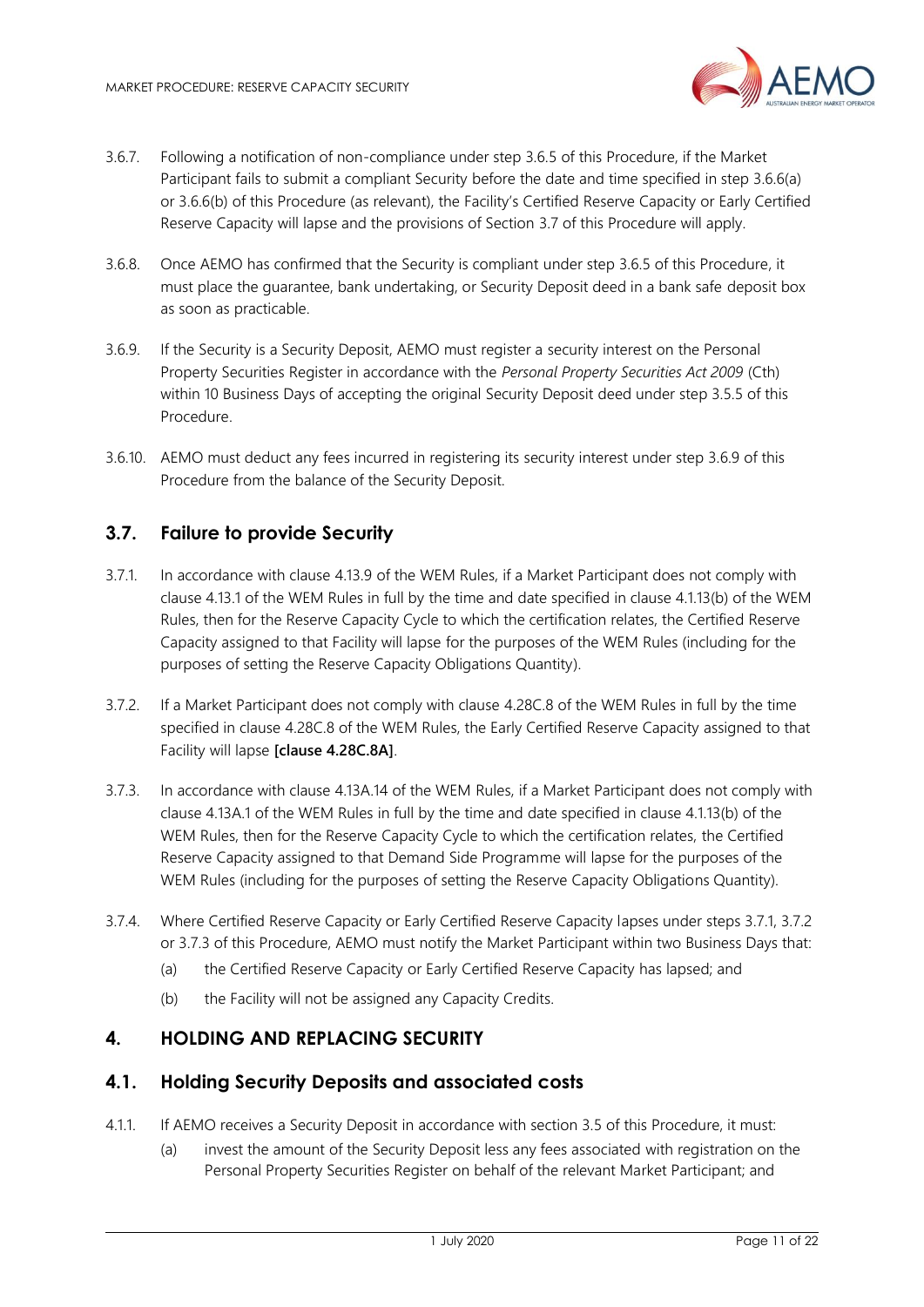

- (b) maintain individual accounts for each Market Participant's Security Deposits, which are separate from any accounts held by AEMO in relation to its operating funds.
- 4.1.2. Where AEMO receives a Security Deposit in accordance with section 3.5 of this Procedure, it will accrue interest daily at the AEMO Deposit Rate, and AEMO must pay the Market Participant the interest accumulated at the end of each calendar month, less any liabilities and expenses incurred by AEMO, including bank fees and charges **[clause 4.13.6** and **clause 4.13A.13]**.
- 4.1.3. AEMO may provide a monthly statement to a Market Participant of the interest earned at the AEMO Deposit Rate and the deduction of any accrued costs and fees.

## <span id="page-11-0"></span>**4.2. Replacing Security**

- 4.2.1. For the purposes of clauses 4.13.3, 4.13.4, 4.13A.11, and 4.13A.12 of the WEM Rules, circumstances that may require replacement Security include, but are not limited to:
	- (a) existing Security is due to expire;
	- (b) existing Security is no longer current or valid;
	- (c) the person who was the Security Provider for the Security no longer meets any one of the Acceptable Credit Criteria;
	- (d) the Security Provider ceases to, or threatens to cease to, continue to provide Security for the Market Participant; or
	- (e) the Security Provider becomes insolvent or is dissolved.
- 4.2.2. Where a Market Participant's Security is affected by any of the circumstances specified in step 4.2.1 of this Procedure, then that Market Participant must ensure that AEMO holds the benefit of replacement Security that is **[clause 4.13.4** and **clause 4.13A.12]**:
	- (a) in the form specified in clause 4.13.5 or 4.13A.6 of the WEM Rules, as relevant;
	- (b) for an amount not less than the level or amount required under clause 4.13.2, 4.13A.1 or 4.13A.4 of the WEM Rules, as applicable; and
	- (c) effective before the end of the next Business Day or within any longer period approved in writing by AEMO after the Market Participant first becomes aware of the relevant change in circumstances (whether by reason of the Market Participant's own knowledge or a notification by AEMO).
- 4.2.3. A Market Participant requiring an extension to the deadline in step 4.2.2(c) of this Procedure must request the extension from AEMO in writing.
- 4.2.4. AEMO may, in its absolute discretion, approve or reject a Market Participant's request under step 4.2.3 of this Procedure, and must notify the Market Participant of its decision as soon as practicable.
- 4.2.5. In addition to the circumstances requiring replacement Security under step 4.2.1 of this Procedure, a Market Participant may replace its Security (for example, from a Security Deposit to a bank undertaking) by notifying AEMO in writing of its intention prior to the replacement.
- 4.2.6. A Market Participant must include in its notification provided in step 4.2.5 of this Procedure:
	- (a) the type of replacement Security to be provided;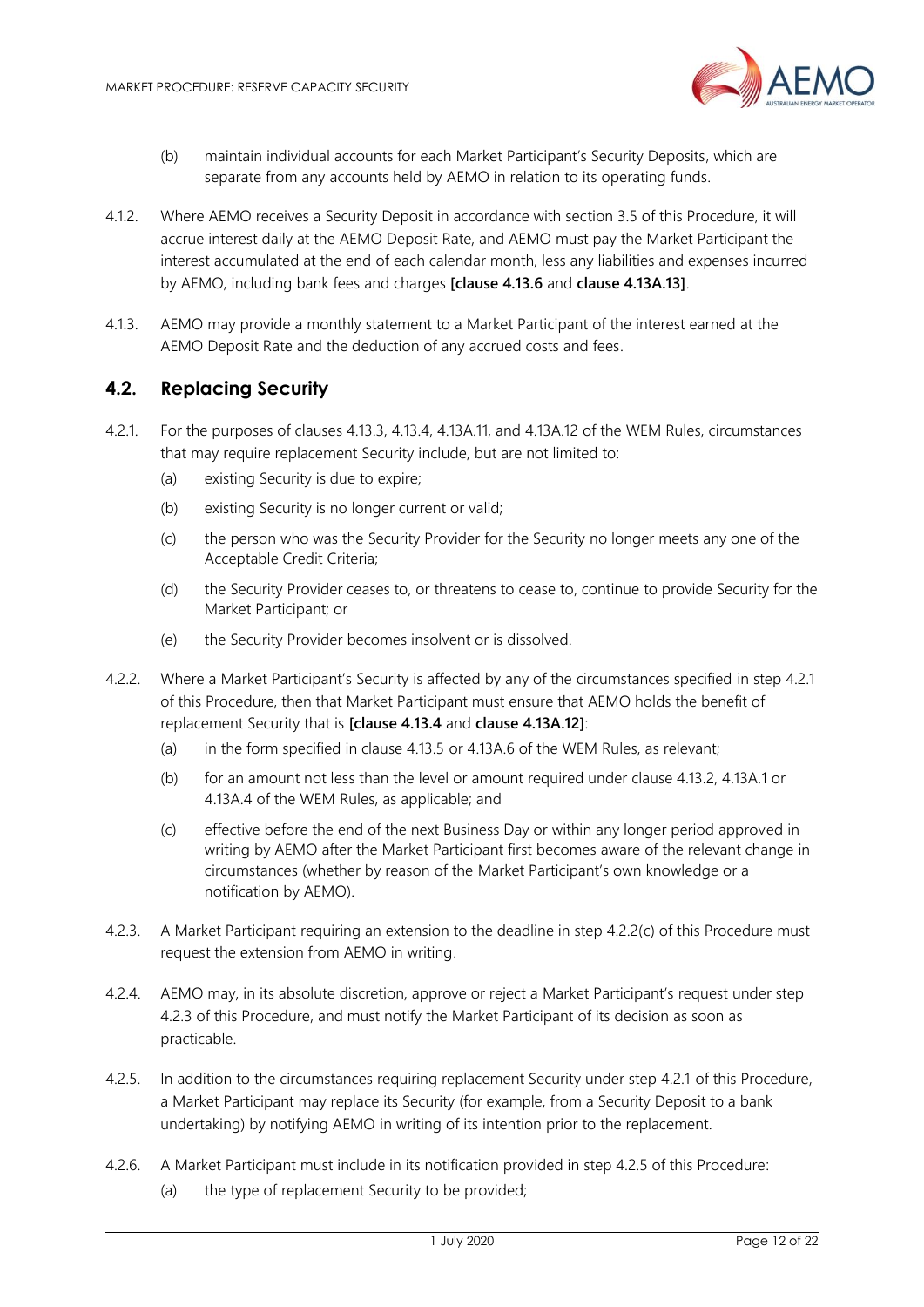

- (b) evidence that the replacement Security will comply with clause 4.13.5 or clause 4.13A.6 of the WEM Rules, as relevant; and
- (c) the date on which the replacement Security arrangement will be provided to AEMO.

#### <span id="page-12-0"></span>**4.3. Recalculation of the amount of Security**

- 4.3.1. A Market Participant may apply to AEMO for a recalculation<sup>2</sup> of the amount of a Reserve Capacity Security required to be held for a Facility using the formula in clause 4.13.2(b) of the WEM Rules after the time and date specified in clause 4.1.21 of the WEM Rules (as modified or extended) **[clause 4.13.2A]**.
- 4.3.2. In respect of a Reserve Capacity Cycle, after the time and date referred to in clause 4.1.21 of the WEM Rules, a Market Participant may apply to AEMO for a recalculation of the amount of DSM Reserve Capacity Security required to be held for a Demand Side Programme under clauses 4.13A.1 or 4.13A.4, as applicable [clause 4.13A.8]. 3
- 4.3.3. Within 10 Business Days after receipt of a request from a Market Participant under step 4.3.1 or 4.3.2 of this Procedure, AEMO must recalculate the amount of Reserve Capacity Security or DSM Reserve Capacity Security required to be held by a Facility using the formula in clause 4.13.2(b) of the WEM Rules, or in accordance with clauses 4.13A.1 or 4.13A.4, as relevant **[clause 4.13.2B** and **clause 4.13A.9]**.
- 4.3.4. If the recalculated amount of Security, determined under step 4.3.3 of this Procedure, is the same as the original amount, AEMO must notify the Market Participant accordingly within 10 Business Days of receiving the application under step 4.3.1 or 4.3.2 of this Procedure.
- 4.3.5. If the amount recalculated by AEMO under step 4.3.3 of this Procedure is less than that previously calculated under section 3.1 or section 3.2 of this Procedure, then within 10 Business Days of receiving the request under step 4.3.1 or 4.3.2 of this Procedure, then AEMO must:
	- (a) notify the Market Participant of the result of the calculation **[clause 4.13.2B(a)** and **clause 4.13A.9(a)]**;
	- (b) offer the Market Participant the opportunity to replace the Security in accordance with clause 4.13.2C or clause 4.13A.10 of the WEM Rules, as relevant **[clause 4.13.2B(b)** and **clause 4.13A.9(b)]**; and
	- (c) if the Market Participant provides a replacement Security in accordance with clause 4.13.2C or clause 4.13A.10 of the WEM Rules, as relevant, return any excess Security **[clause 4.13.2B(c)** and **clause 4.13A.9(c)]**.

<sup>2</sup> For example, in situations where the number of Capacity Credits is less than the quantity of Certified Reserve Capacity.

<sup>3</sup> Clause 4.13A.8 of the WEM Rules references clause 4.1.23 of the WEM Rules. This is a clear manifest error. The intended reference (clause 4.1.21 of the WEM Rules) is used in this Procedure.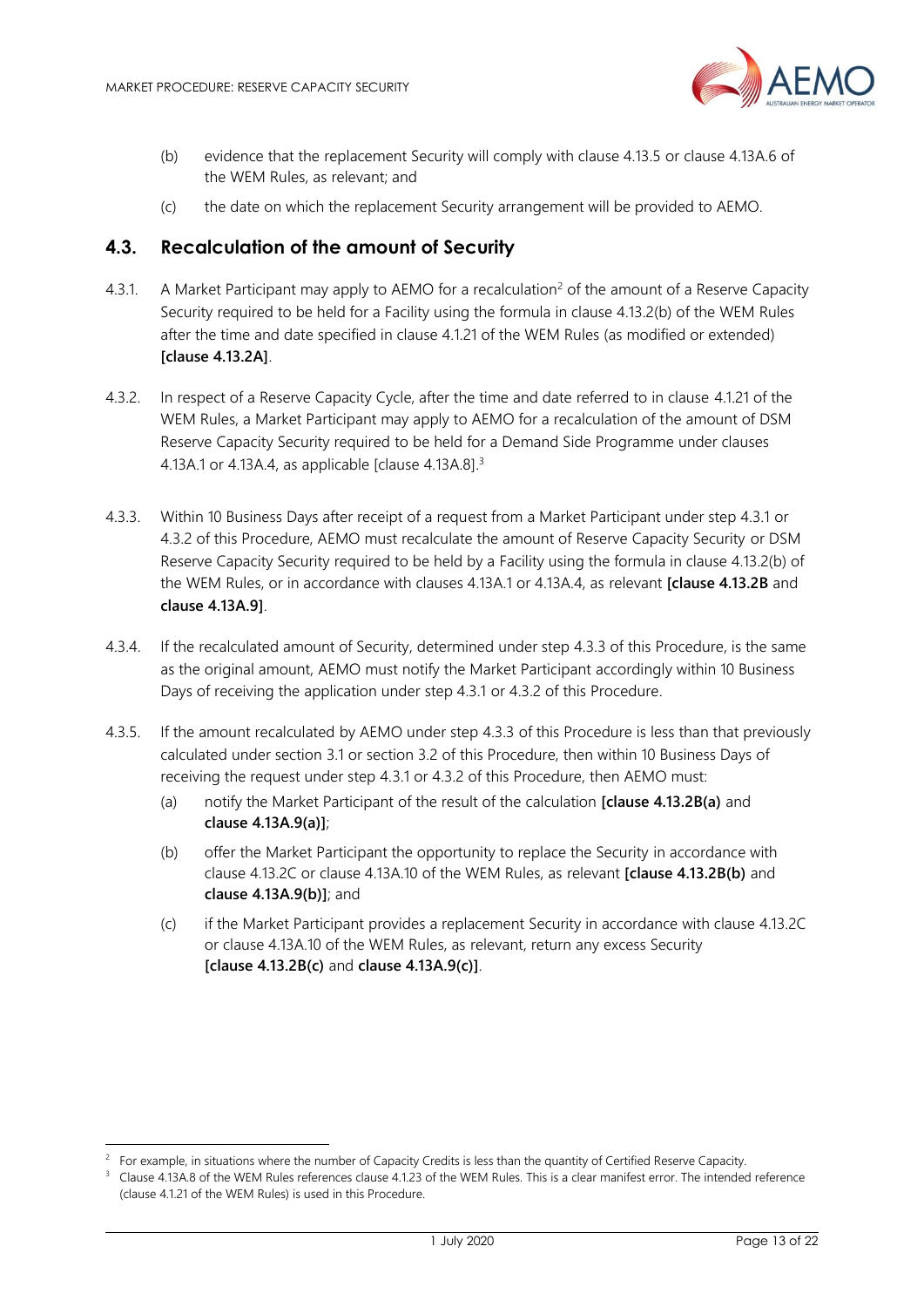

- 4.3.6. Prior to the time and date specified in clause 4.1.13 of the WEM Rules, in Year 1 of the Reserve Capacity Cycle specified in clause 4.10.1(b) of the WEM Rules in which the Facility will enter service, AEMO must recalculate the amount of Reserve Capacity Security to be provided by each Market Participant in accordance with clause 4.28C.9 of the WEM Rules and **[clause 4.28C.12]**:
	- (a) if an additional amount of Reserve Capacity Security is required, the Market Participant must ensure that AEMO holds the benefit of the additional Reserve Capacity Security by the date and time specified in clause 4.1.13(a) of the WEM Rules; and
	- (b) if a reduced amount of Reserve Capacity Security is required, the Market Participant may request AEMO to return any additional Reserve Capacity Security, in accordance with clause 4.13.14 of the WEM Rules, provided that at all times AEMO holds a Reserve Capacity Security to the level determined in accordance with clause 4.28C.12 of the WEM Rules.

# <span id="page-13-0"></span>**5. RETURNING RESERVE CAPACITY SECURITY**

#### <span id="page-13-1"></span>**5.1. Eligibility and timing for returning Reserve Capacity Security**

- 5.1.1. A Market Participant may apply to AEMO for the release of any Reserve Capacity Security held by AEMO, at any time prior to the end of the relevant Capacity Year, if the Reserve Capacity Security relates to a Facility (except a Demand Side Programme) that **[clause 4.13.13]**:
	- (a) has operated at a level equivalent to its Required Level, adjusted to 100% of the level of Capacity Credits specified in clause 4.20.5A of the WEM Rules, in at least two Trading Intervals prior to the end of the relevant Capacity Year; and
	- (b) is considered by AEMO to be in Commercial Operation.
- 5.1.2. For the purposes of step 5.1.1(a) of this Procedure, the adjusted Required Level is calculated in accordance with step 5.2.1 of this Procedure.
- 5.1.3. AEMO must use Meter Data Submissions in determining whether a Facility has operated at a level equivalent to its Required Level, adjusted to 100% of the level of Capacity Credits specified in clause 4.20.5A of the WEM Rules under step 5.1.1(a) of this Procedure.
- 5.1.4. Where AEMO receives an application made under step 5.1.1 of this Procedure, it must, within 10 Business Days **[clause 4.13.14]**:
	- (a) determine whether the need to maintain Reserve Capacity Security has ceased;
	- (b) notify the Market Participant of its determination;
	- (c) if the Reserve Capacity Security is a Security Deposit that is no longer required to be held, return the Security Deposit (plus interest earned); and
	- (d) if the Reserve Capacity Security is not a Security Deposit and is no longer required to be held, notify the Security Provider that AEMO relinquishes any rights to draw on the Reserve Capacity Security.
- 5.1.5. If a Market Participant that provides Reserve Capacity Security in respect of a Facility (except for a Demand Side Programme) **[clause 4.13.10]**:
	- (a) either:
		- (i) operates the Facility at a level which is at least equivalent to its Required Level, adjusted to 90% of the level of Capacity Credits specified in clause 4.20.5A of the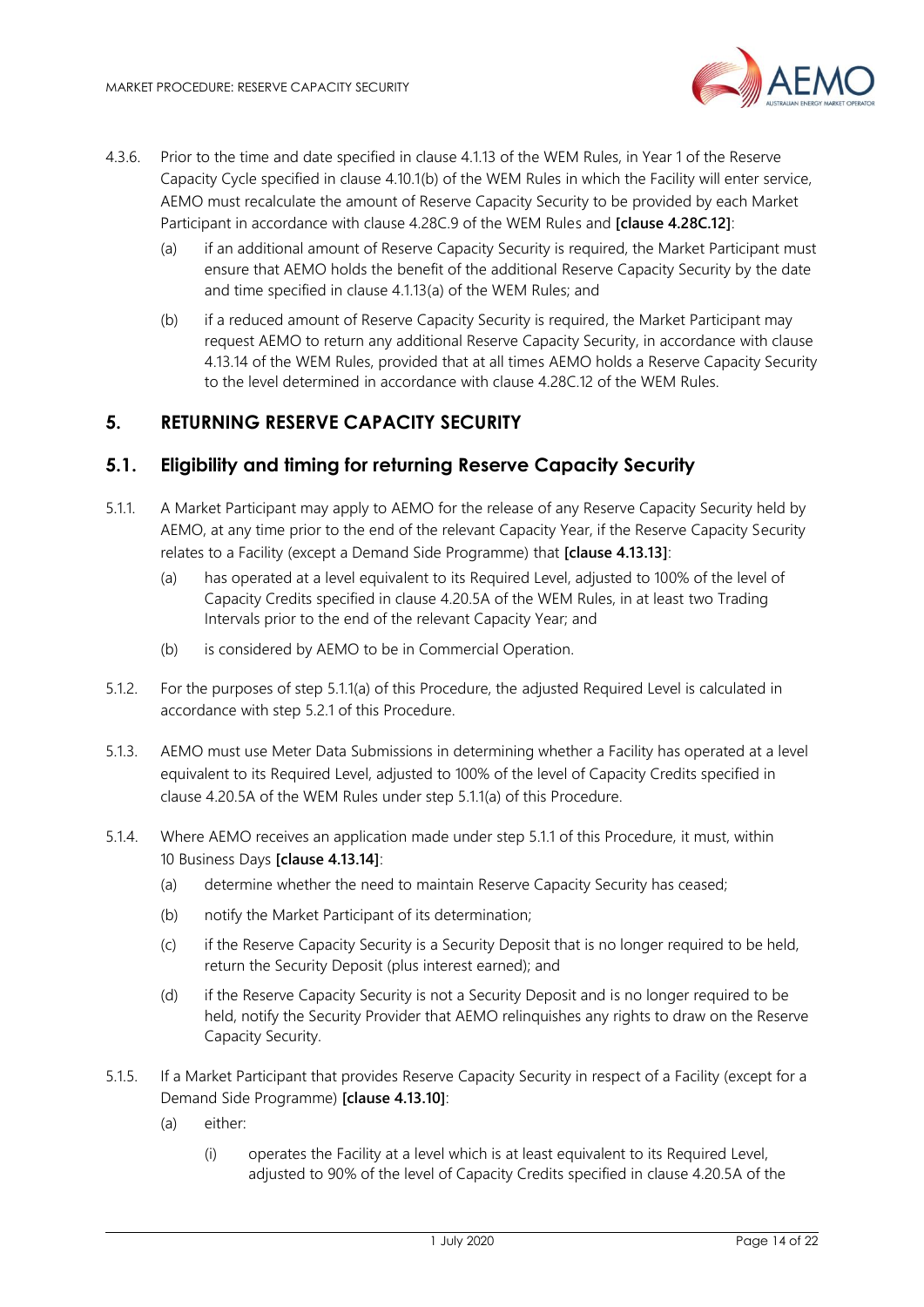

WEM Rules, in at least two Trading Intervals before the end of the relevant Capacity Year; or

- (ii) provides AEMO with a report under clause 4.13.10C of the WEM Rules, which specifies that the Facility can operate at a level which is at least equivalent to its Required Level, adjusted to 90% of the Capacity Credits specified in clause 4.20.5A of the WEM Rules; and
- (b) is considered by AEMO to be in Commercial Operation,

then AEMO will return the Reserve Capacity Security to the Market Participant as soon as practicable after the end of the relevant Capacity Year and in any event by 30 November of the Year 4 of the relevant Reserve Capacity Cycle.

- 5.1.6. For the purposes of step 5.1.5(a) of this Procedure, the adjusted Required Level is calculated by multiplying the value determined in step 5.2.1(a), 5.2.1(b), or 5.2.1(c) of this Procedure by 90%.
- 5.1.7. AEMO must use Meter Data Submissions in determining whether a Facility has operated at a level equivalent to its Required Level, adjusted to 90% of the Capacity Credits specified in clause 4.20.5A of the WEM Rules under step 5.1.5a)(i) of this Procedure.

#### <span id="page-14-0"></span>**5.2. Required Level**

- 5.2.1. AEMO must determine the adjusted Required Level to be achieved (which, for an Completed Facility Upgrade, is calculated for the Facility as a whole) for each Facility as follows:
	- (a) for Certified Reserve Capacity assigned to a Facility under clause 4.11.1(a) of the WEM Rules, the adjusted Required Level in Trading Interval t is:

$$
\frac{CC_{int} \times TDC(Temp(t))}{TDC(41^{\circ}C)}
$$

where the variables are defined in the table below:

| Variable                  | Units        | <b>Definition</b>                                                                                                              |
|---------------------------|--------------|--------------------------------------------------------------------------------------------------------------------------------|
| $CC_{int}$                | <b>MW</b>    | The number of Capacity Credits initially assigned under clause<br>4.20.5A(a) of the WEM Rules.                                 |
| $\overline{TDC(Temp(t))}$ | <b>MW</b>    | The Facility output indicated in the Temperature Dependence Curve at<br>temperature Temp(t).                                   |
| Temp(t)                   | $^{\circ}$ C | The temperature during Trading Interval t measured according to the<br>method specified in the Standing Data for the Facility. |
| $TDC(41^{\circ}C)$        | <b>MW</b>    | The Facility output indicated in the Temperature Dependence Curve at a<br>temperature of 41°C.                                 |

(b) for Certified Reserve Capacity assigned to a Facility under clause 4.11.2(b) of the WEM Rules, the adjusted Required Level is:

$$
\frac{RL_{CRC} \times CC_{int}}{CRC}
$$

where the variables are defined in the table below: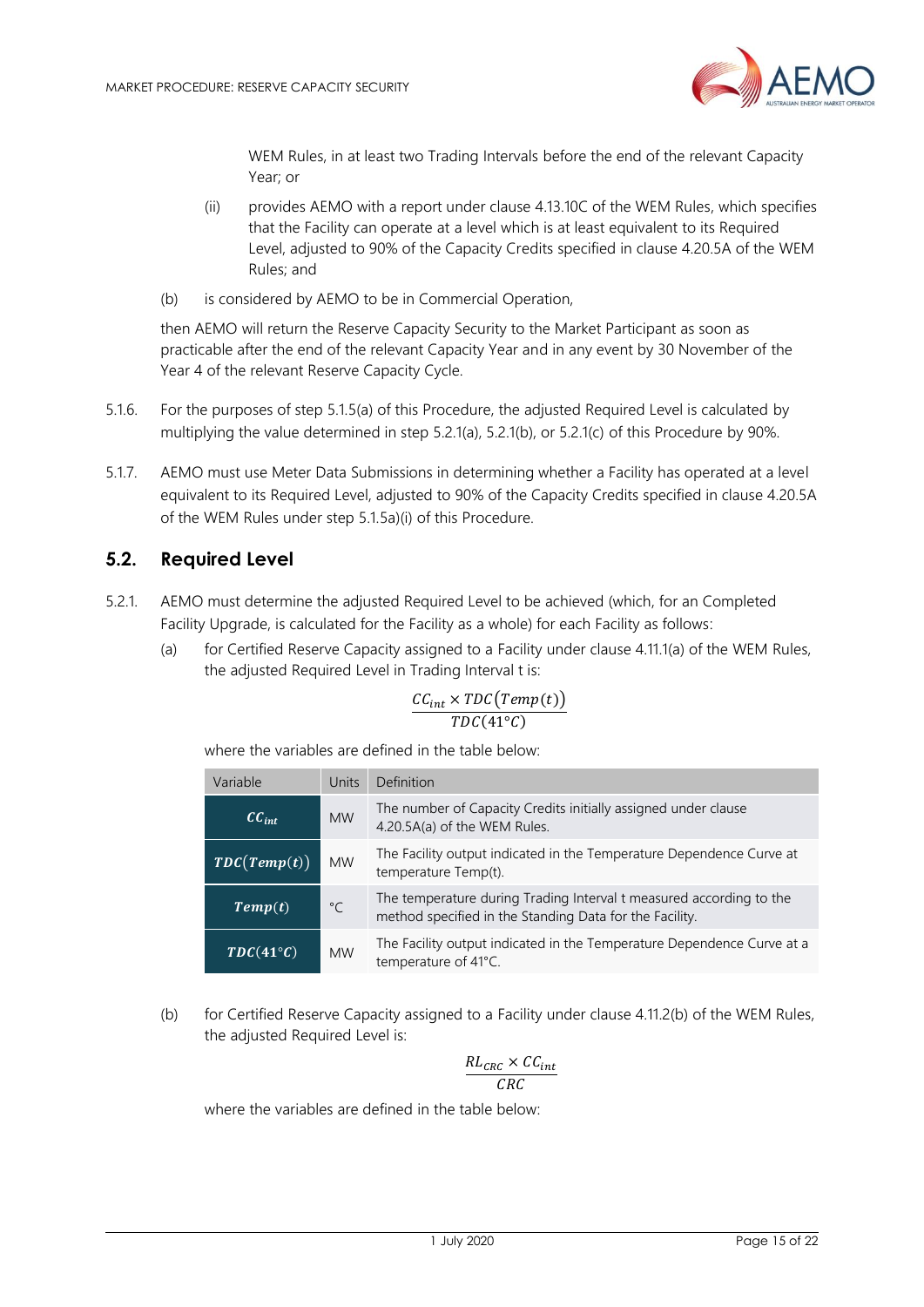

| Variable   | Units     | Definition                                                                                                                                                                                                                                                                                                                                                                                                           |
|------------|-----------|----------------------------------------------------------------------------------------------------------------------------------------------------------------------------------------------------------------------------------------------------------------------------------------------------------------------------------------------------------------------------------------------------------------------|
| $RL_{CRC}$ | <b>MW</b> | Either:<br>• the five percent probability of exceedance of expected generation output for<br>the Facility, submitted to AEMO in the report described in clause 4.10.3A(b) of<br>the WEM Rules; or<br>• a proposed alternative value provided in the report described in clause<br>4.10.3A(c) of the WEM Rules (where AEMO has not rejected the proposed<br>alternative value under clause 4.11.2A of the WEM Rules). |
| $CC_{int}$ | <b>MW</b> | The number of Capacity Credits initially assigned under clause 4.20.5A(a) of the<br><b>WEM Rules.</b>                                                                                                                                                                                                                                                                                                                |
| CRC        | <b>MW</b> | The Certified Reserve Capacity assigned to the Facility.                                                                                                                                                                                                                                                                                                                                                             |

(c) for a Demand Side Programme, the adjusted Required Level is:

#### $RD - CC_{int}$

where the variables are defined as per the table below:

| Variable   | Units     | Definition                                                                                     |
|------------|-----------|------------------------------------------------------------------------------------------------|
| RD         | <b>MW</b> | The Relevant Demand as determined in accordance with clause 4.26.2CA of the<br>WEM Rules.      |
| $CC_{int}$ | <b>MW</b> | The number of Capacity Credits initially assigned under clause 4.20.5A(a) of the<br>WEM Rules. |

#### <span id="page-15-0"></span>**5.3. Determining Commercial Operation status**

- 5.3.1. A Market Participant may request AEMO to determine that a Facility is in Commercial Operation **[clause 4.13.10A]**.
- 5.3.2. A Market Participant may request AEMO to determine that a Completed Facility Upgrade is in Commercial Operation.
- 5.3.3. On receipt of a request under step 5.3.1 of this Procedure, AEMO must determine, within 20 Business Days, whether the Facility is in Commercial Operation. In making each such determination AEMO **[clause 4.13.10B]**:
	- (a) must have regard to the following, if applicable<sup>4</sup>:
		- (i) whether the Facility has completed an approved Commissioning Test under clause 3.21A of the WEM Rules and subsequently produced energy for at least two Trading Intervals; and
		- (ii) any formal advice received from the Market Participant that it has completed an approved Commissioning Test under clause 3.21A of the WEM Rules and is commercially operational; and
	- (b) may have regard to any additional information AEMO considers relevant.

<sup>4</sup> Step 5.3.3(a) of this Procedure is not relevant to a Demand Side Programme and in this case steps 5.3.3(b) and 5.3.4 of this Procedure will apply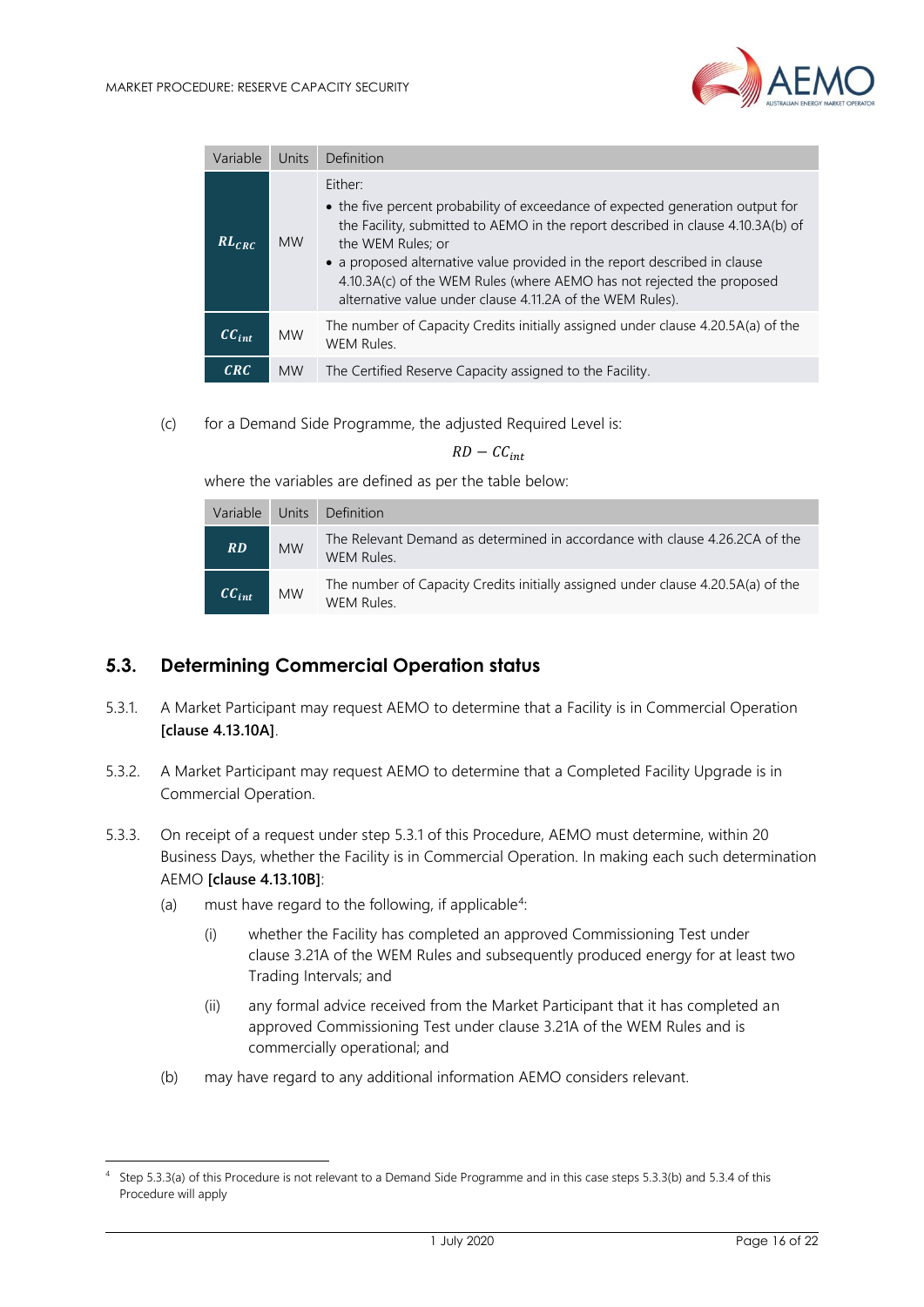

- 5.3.4. For the purposes of the WEM Rules, in determining whether a Demand Side Programme is in Commercial Operation, AEMO may have regard to any information AEMO considers relevant **[clause 4.13A.25]**.
- 5.3.5. Information that AEMO may have regard to under step 5.3.3(b) of this Procedure may include, but is not limited to:
	- (c) a statement by an Authorised Officer of the Market Participant;
	- (d) technical documents, such as evidence of trading, transactional documentation, or financial statements;
	- (e) for a Demand Side Programme, signed contracts with loads participating in the Facility; and
	- (f) whether the Facility has passed a Reserve Capacity Test under clause 4.25.2 of the WEM Rules or a Verification Test under clause 4.25A.1 of the WEM Rules.
- 5.3.6. Under clause 4.13A.25 of the WEM Rules, in relation to determining whether a Demand Side Programme is in Commercial Operation, AEMO must have regard to the information outlined in steps 5.3.3 and 5.3.4 of this Procedure.
- 5.3.7. On receipt of a request under step 5.3.2 of this Procedure, AEMO must determine, within 20 Business Days, whether the Completed Facility Upgrade is in Commercial Operation. This determination may consider, at AEMO's sole discrection, any of the matters specified in steps 5.3.3, 5.3.4 and 5.3.5 of this Procedure.

#### <span id="page-16-0"></span>**6. DSM RESERVE CAPACITY SECURITY**

#### <span id="page-16-1"></span>**6.1. Obligation to provide DSM Reserve Capacity Security**

- 6.1.1. Where AEMO assigns Certified Reserve Capacity to a Demand Side Programme, the relevant Market Participant must ensure that AEMO holds the benefit of DSM Reserve Capacity Security that is **[clause 4.13A.1]**:
	- (a) where:
		- (i) clause 4.1.13 of the WEM Rules applies, for an amount determined under clause 4.13A.2(a) of the WEM Rules by the date and time referred to in clause 4.1.13 of the WEM Rules; or
		- (ii) clause 4.1.21 of the WEM Rules applies, for an amount determined under clause 4.13A.2(b) of the WEM Rules by the date and time referred to in clause 4.1.21 of the WEM Rules; and
	- (b) in the form specified in clause 4.13A.6 of the WEM Rules.

#### 6.1.2. Where **[clause 4.13A.3]**:

- (a) AEMO holds the benefit of a DSM Reserve Capacity Security in accordance with section 4.13A of the WEM Rules in respect of a Demand Side Programme for a Reserve Capacity Cycle; and
- (b) AEMO assigns Certified Reserve Capacity to the same Demand Side Programme for a subsequent Reserve Capacity Cycle;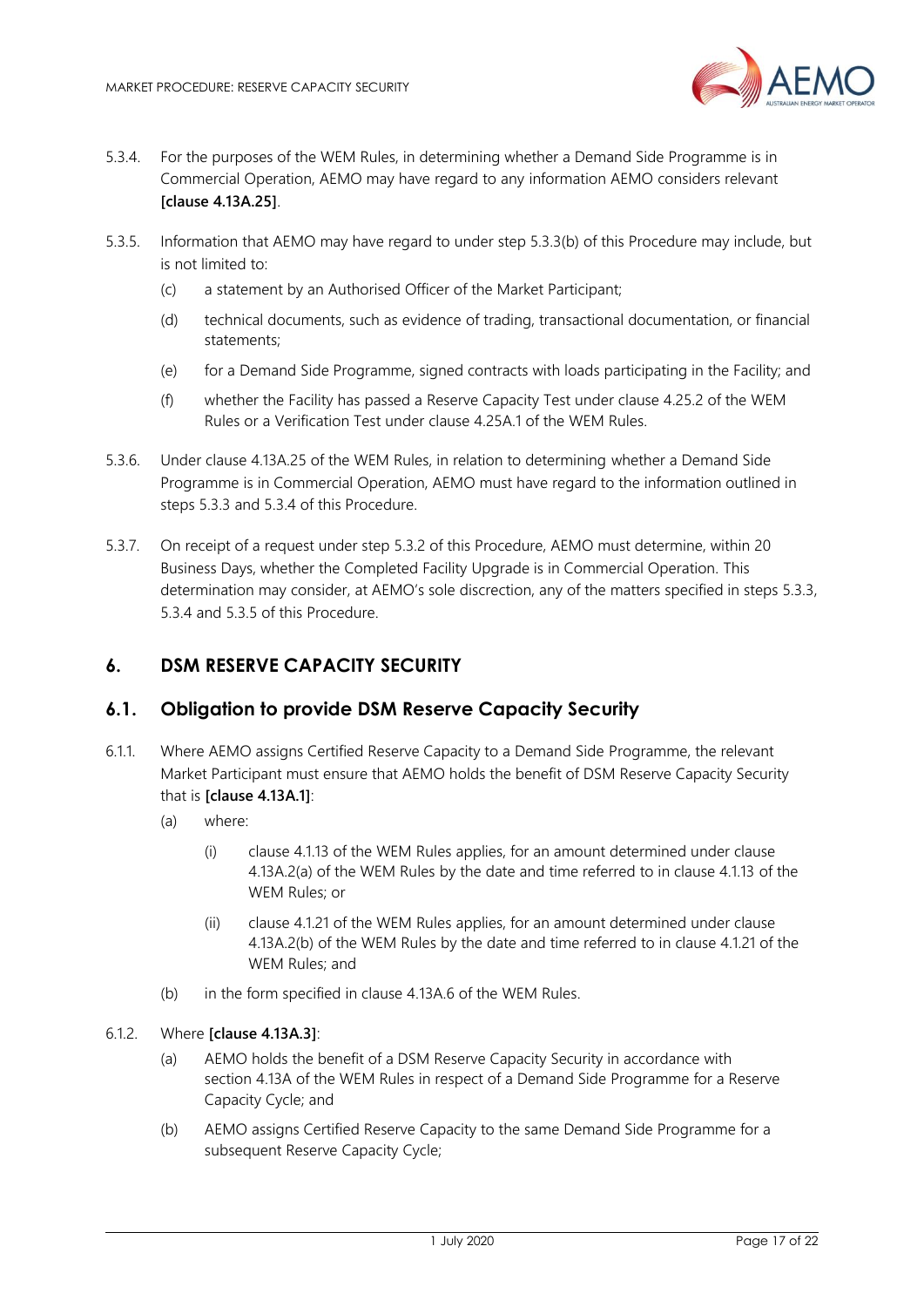

then the DSM Reserve Capacity Security for the previous Reserve Capacity Cycle will be deemed to satisfy the requirement in clause 4.13A.1 of the WEM Rules for AEMO to have the benefit of DSM Reserve Capacity Security for the subsequent Reserve Capacity Cycle if:

- (c) the amount of the DSM Reserve Capacity Security complies with clause 4.13A.4 of the WEM Rules; and
- (d) the DSM Reserve Capacity Security remains in force at all relevant times for the purposes of section 4.13A of the WEM Rules.
- 6.1.3. A Market Participant must follow the processes in:
	- (a) sections 3.4 and 3.5 of this Procedure when providing DSM Reserve Capacity Security; and
	- (b) sections 4.2 and 4.3 of this Procedure in replacing DSM Reserve Capacity Security and requesting AEMO to recalculate the amount of DSM Reserve Capacity Security required to be provided.
- 6.1.4. AEMO must follow the processes in:
	- (a) sections 3.1 and 3.6 of this Procedure in notifying a Market Participant of the requirement for DSM Reserve Capacity Security and assessing compliance of DSM Reserve Capacity Security; and
	- (b) sections 4.1 and 4.3 of this Procedure in holding DSM Reserve Capacity Security and recalculating the amount of DSM Reserve Capacity Security required to be provided.

#### <span id="page-17-0"></span>**6.2. Waiving the requirement for DSM Reserve Capacity Security**

- 6.2.1. A Market Participant may, where the Market Participant is required to provide DSM Reserve Capacity Security in accordance with section 4.13A of the WEM Rules, request that the requirement for DSM Reserve Capacity Security is waived **[clause 4.13A.18(b)]**.
- 6.2.2. AEMO encourages Market Participants to give preliminary notice to AEMO that they intend to make a request under step 6.2.1 of this Procedure prior to the date and time for assignment of Certified Reserve Capacity specified in clause 4.1.12 of the WEM Rules.<sup>5</sup>
- 6.2.3. In providing notice under step 6.2.2 of this Procedure, a Market Participant may provide the supporting documentation required under step 6.2.5 of this Procedure.
- 6.2.4. A Market Participant must make a request under step 6.2.1 of this Procedure no later than two Business Days after the date and time for assignment of Certified Reserve Capacity specified in clause 4.1.12 of the WEM Rules.
- 6.2.5. A request from a Market Participant under step 6.2.1 of this Procedure must include:
	- (a) copies of contracts between the Market Participant and Associated Loads, unless previously provided to AEMO for the relevant Reserve Capacity Cycle as part of an application for certification of Reserve Capacity;

<sup>&</sup>lt;sup>5</sup> The deadline for a Market Participant to provide DSM Reserve Capacity Security to AEMO under clause 4.1.13(b)(i) of the WEM Rules is 10 Business Days after the date for assignment of Certified Reserve Capacity under clause 4.1.12 of the WEM Rules. AEMO requires sufficient time to assess a Market Participant's application for waiver of DSM Reserve Capacity Security, under clause 4.13A.18(b) of the WEM Rules, prior to making a decision. If a Market Participant provides preliminary notice to AEMO of its intention to seek a waiver of its Reserve Capacity Security obligations, this will assist AEMO to provide a prompt response to the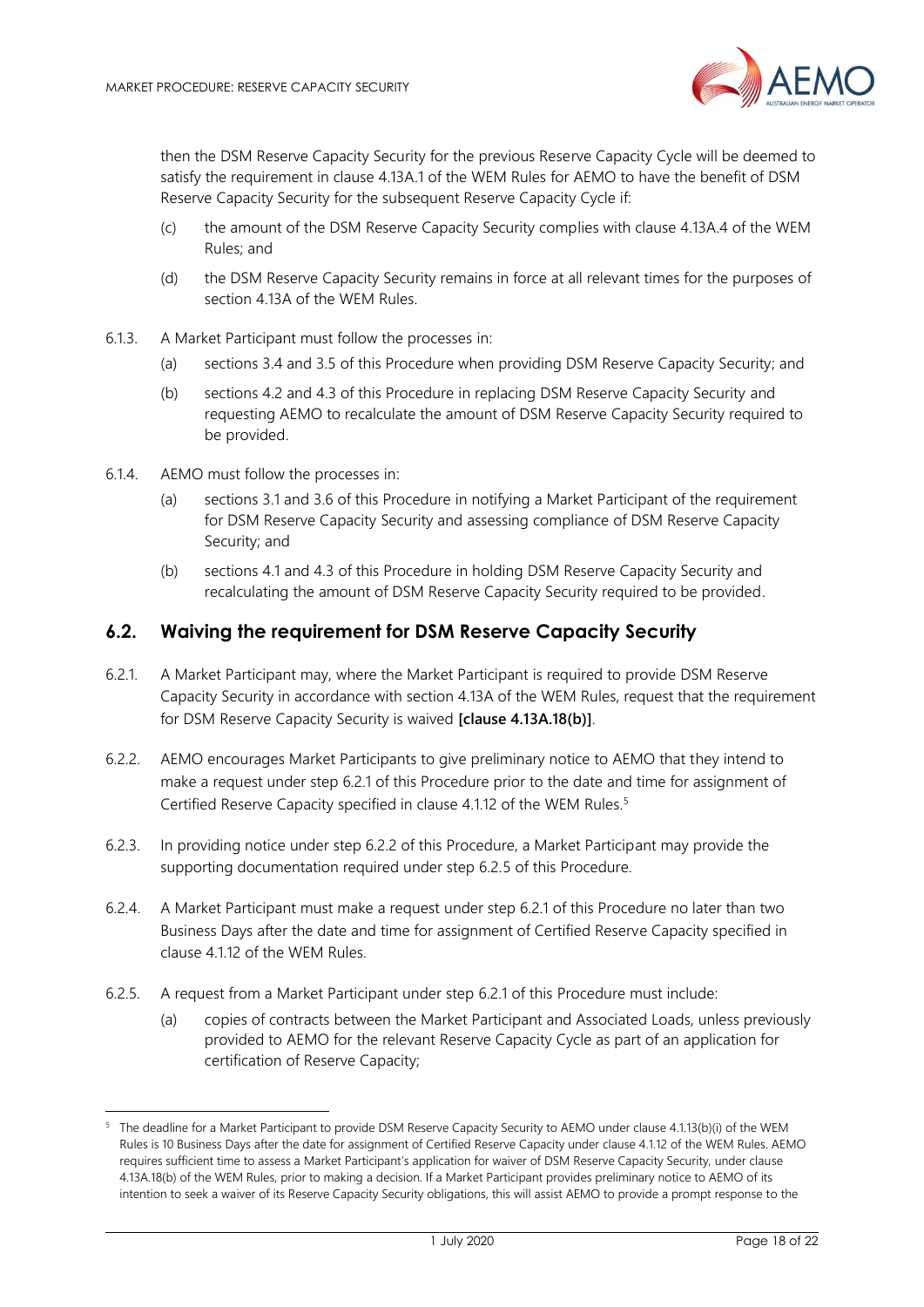

- (b) reasons why the Market Participant considers that AEMO may reasonably decide to waive the requirement for DSM Reserve Capacity Security; and
- (c) any other evidence the Market Participant considers relevant to support its request.
- 6.2.6. Where AEMO receives a request under step 6.2.1 of this Procedure, and subject to step 6.2.7 of this Procedure, it must, within 10 Business Days<sup>6</sup>:
	- (d) determine whether AEMO will waive the requirement for DSM Reserve Capacity Security; and
	- (e) notify the Market Participant of its determination, including reasons for rejection, if relevant.
- 6.2.7. In making a determination under step 6.2.6 of this Procedure, AEMO must reject a request if the Demand Side Programme:
	- (a) is not in Commercial Operation;
	- (b) has not previously passed a Reserve Capacity Test; or
	- (c) is failing to comply with its Reserve Capacity Obligations, as specified in section 4.12 of the WEM Rules, for the current Capacity Year.
- 6.2.8. In making a determination under step 6.2.6 of this Procedure, AEMO must have regard to the following matters **[clause 4.13A.20]**:
	- (a) the size and type of the Loads associated with the Demand Side Programme;
	- (b) the historical performance of the Demand Side Programme, including the results of any Reserve Capacity Tests or Verification Tests; and
	- (c) any other matters AEMO considers relevant.

Market Participant in relation to its application and, therefore, give the Market Participant additional time to arrange DSM Reserve Capacity Security if its application for waiver is not successful.

AEMO will make all reasonable endeavours to process requests prior to the time and date specified in clause 4.1.13(b) of the WEM Rules.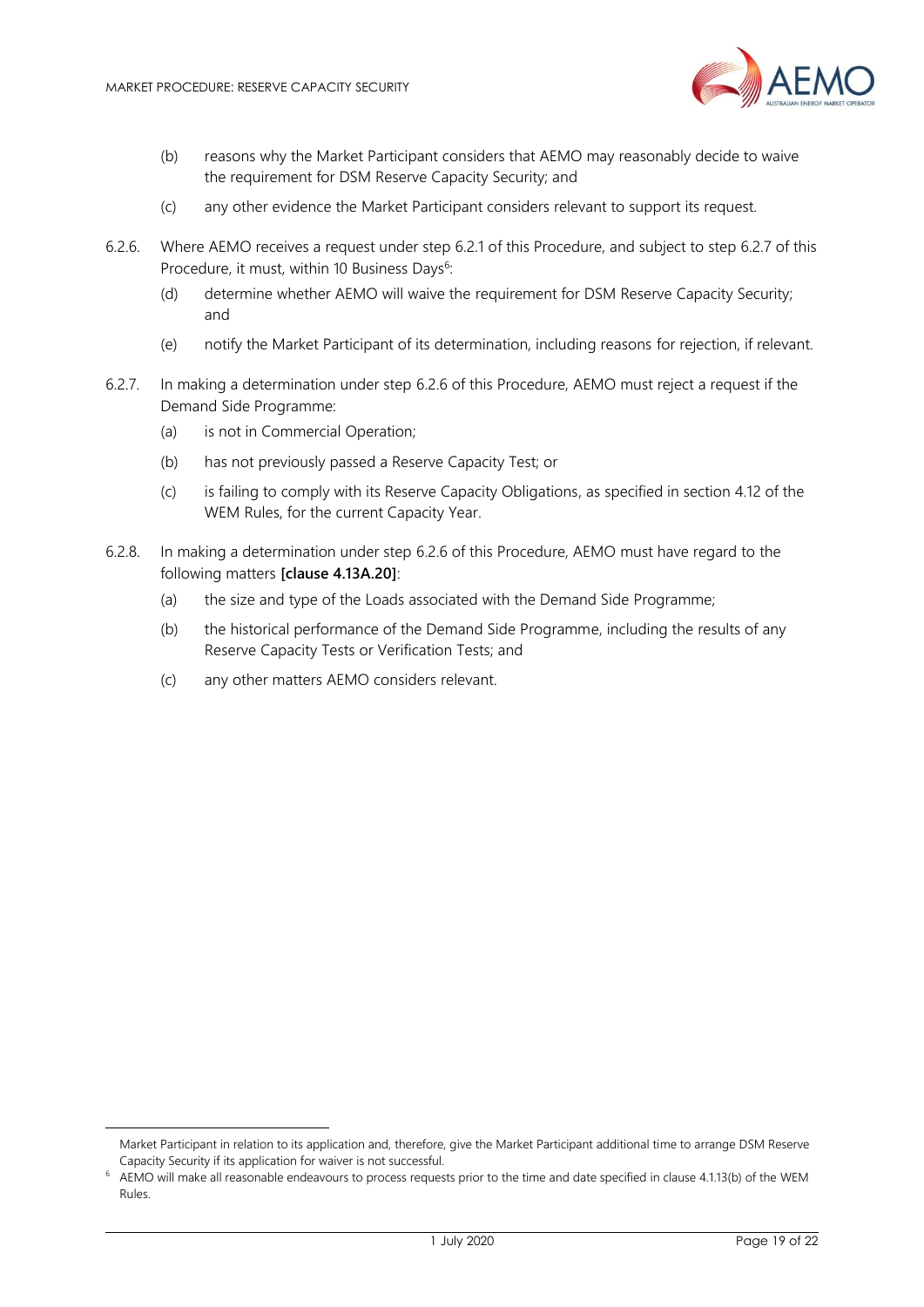

- 6.2.9. AEMO may request any information it deems relevant from the Market Participant in making a determination under step 6.2.4 of this Procedure.
- 6.2.10. A Market Participant may provide additional information requested under step 6.2.7 of this Procedure. If the Market Participant does not provide additional information, AEMO's determination in step 6.2.4 of this Procedure will be based on information provided under step 6.2.3 of this Procedure, or any other information available to AEMO at the time of making its determination.

## <span id="page-19-0"></span>**6.3. Returning DSM Reserve Capacity Security**

- 6.3.1. A Market Participant may, where AEMO has the benefit of DSM Reserve Capacity Security in accordance with section 4.13A of the WEM Rules, request that the DSM Reserve Capacity Security be released **[clause 4.13A.18(a)]**.
- 6.3.2. Where AEMO receives a request under step 6.3.1 of this Procedure, and subject to step 6.3.3 and having regard to the matters in steps 6.3.4 and 6.3.5 of this Procedure, it must, within 10 Business Days:
	- (a) determine whether AEMO will release the DSM Reserve Capacity Security; and
	- (b) notify the Market Participant of its determination, including reasons for rejection, if relevant.
- 6.3.3. In making a determination under step 6.3.2 of this Procedure, AEMO must reject a request if the Demand Side Programme:
	- (a) is not in Commercial Operation;
	- (b) has not previously passed a Reserve Capacity Test; or
	- (c) is failing to comply with its Reserve Capacity Obligations, as specified in section 4.12 of the WEM Rules, for the current Capacity Year.
- 6.3.4. In making a determination under step 6.3.2 of this Procedure, AEMO must have regard to the following matters **[clause 4.13A.20]**:
	- (a) the size and type of the Loads associated with the Demand Side Programme;
	- (b) the historical performance of the Demand Side Programme, including the results of any Reserve Capacity Tests or Verification Tests; and
	- (c) any other matters AEMO considers relevant.
- 6.3.5. In making a determination under step 6.3.2 of this Procedure, AEMO may consider the following matters:
	- (a) changes in the level of Capacity Credits assigned in subsequent Reserve Capacity Cycles;
	- (b) changes in the amount of DSM Reserve Capacity Security determined under clause 4.13A.4 of the WEM Rules; and
	- (c) historical changes in the Demand Side Programme's Associated Loads.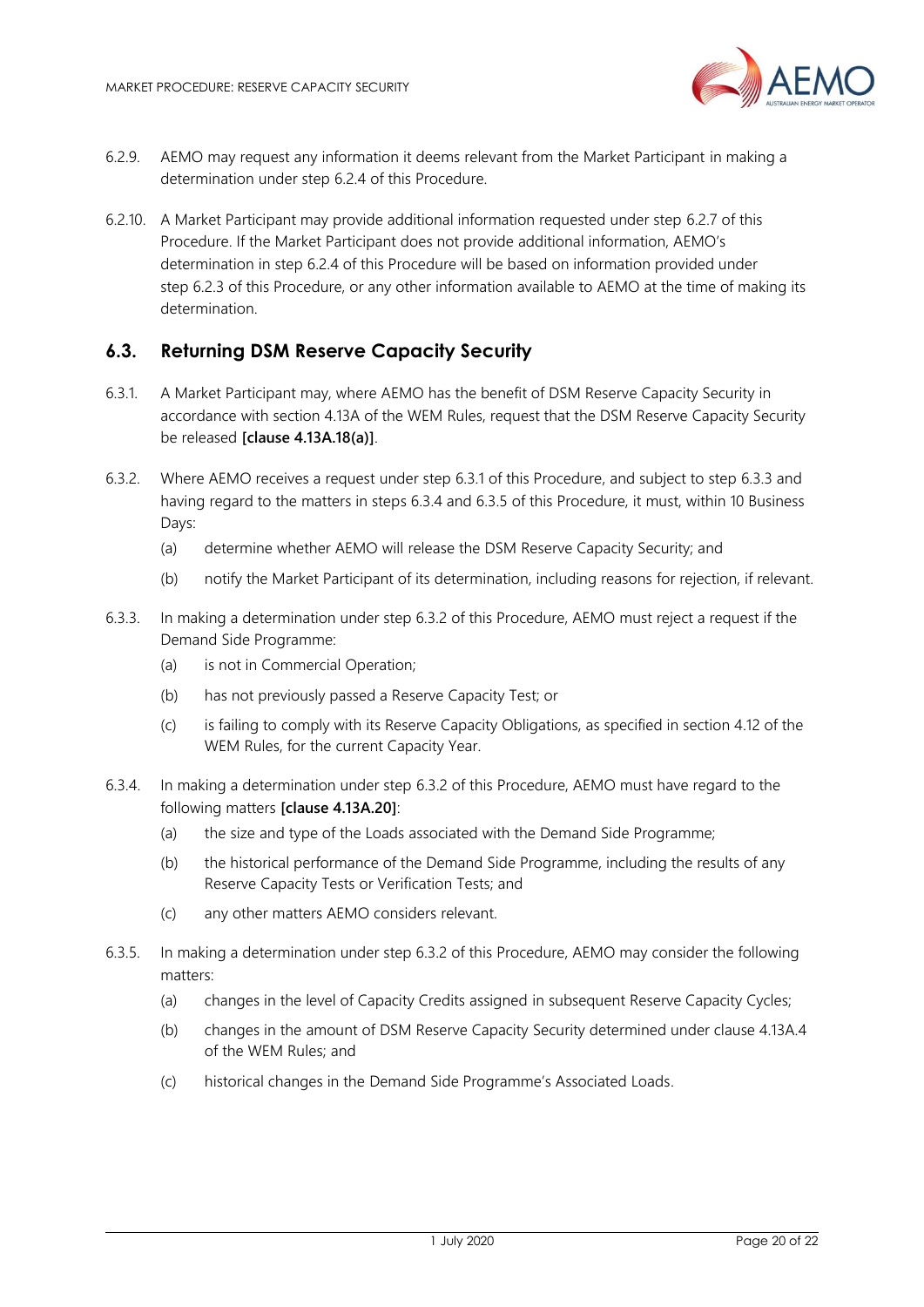

- 6.3.6. If AEMO determines that a Market Participant no longer has any Reserve Capacity Obligations with respect to any Capacity Year for which the Market Participant was assigned Capacity Credits, AEMO must return any DSM Reserve Capacity Security to the Market Participant as soon as practicable after the end of the relevant Capacity Year and in any event by 30 November of Year 4 of the relevant Reserve Capacity Cycle **[clause 4.13A.24]**.
- 6.3.7. Where AEMO decides to release DSM Reserve Capacity Security under step 6.3.2(a) of this Procedure, or is required to release DSM Reserve Capacity Security under step 6.3.6 of this Procedure, it must:
	- (a) if the DSM Reserve Capacity Security is a Security Deposit that is no longer required to be held, return the Security Deposit (plus interest earned); or
	- (b) if the DSM Reserve Capacity Security is not a Security Deposit and is no longer required to be held, notify the Security Provider that AEMO relinquishes any rights to draw on the DSM Reserve Capacity Security.

## <span id="page-20-0"></span>**6.4. Requirement to provide DSM Reserve Capacity Security if waiver or release no longer applicable**

- 6.4.1. If, at any time, AEMO is no longer satisfied that an assessment under step 6.2.6, 6.3.2, or 6.3.6 of this Procedure would result in AEMO determining to release a DSM Reserve Capacity Security or waive the requirement for a Market Participant to provide AEMO with the benefit of DSM Reserve Capacity Security, AEMO must give notice to the Market Participant specifying **[clause 4.13A.21]**:
	- (a) that the Market Participant must provide AEMO with the benefit of DSM Reserve Capacity Security;
	- (b) the reasons for its decision;
	- (c) the amount of the DSM Reserve Capacity Security as determined in accordance with clauses 4.13A.1 or 4.13A.4 of the WEM Rules, as applicable; and
	- (d) the date by which the Market Participant must provide AEMO with the benefit of DSM Reserve Capacity Security, which must not be before the date which is five Business Days after the date of the notice.